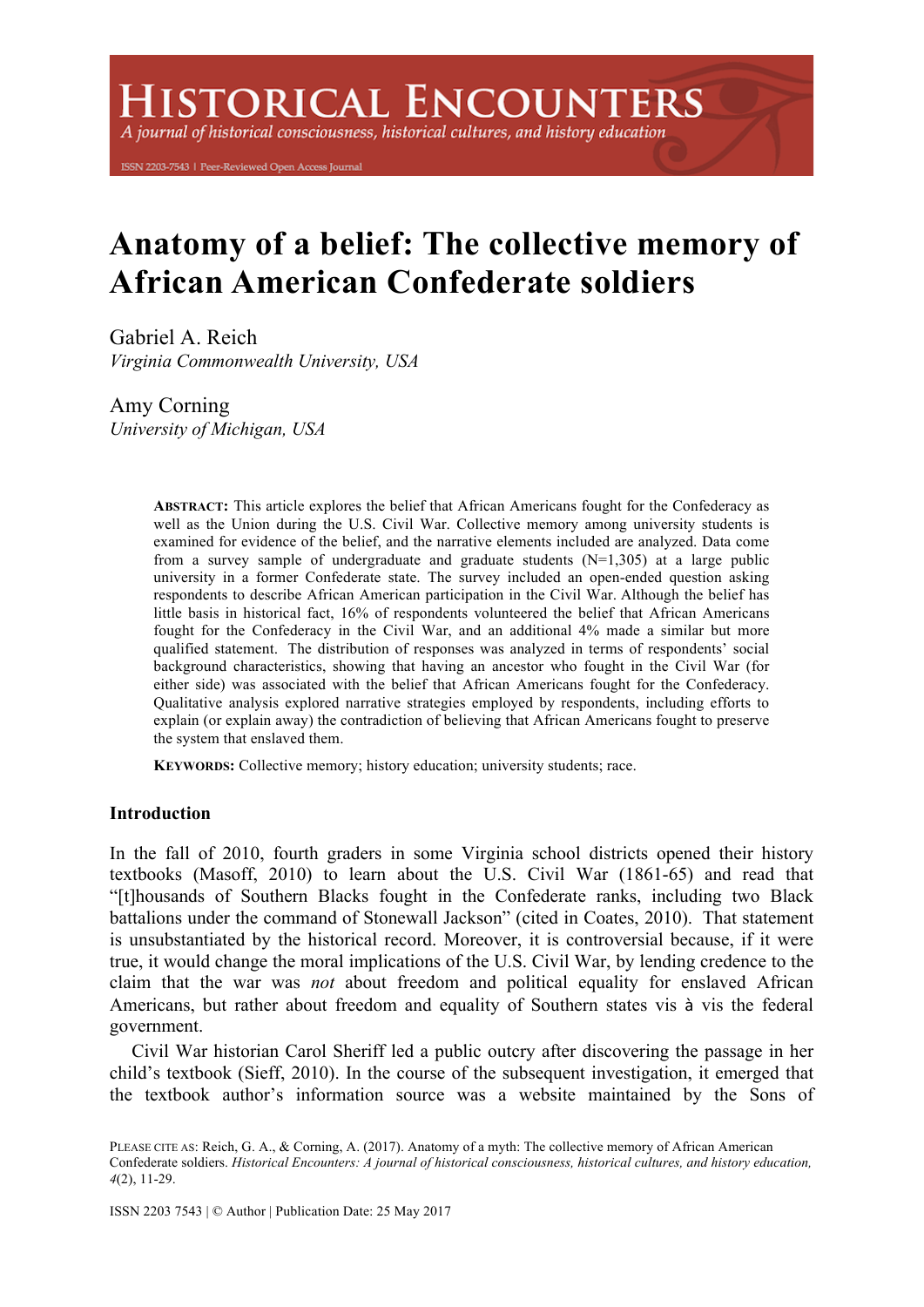Confederate Veterans (McNeil, 2004), a political group that promotes 'Lost Cause' narratives of the Civil War that exonerate the Southern cause in that conflict (Sieff, 2010). Since the end of the U.S. Civil War over 150 years ago, memory agents have attempted to cast the war in ways that support the moral argument made by their own side, and public controversies about their claims have emerged periodically (Blight, 2001). This article examines the recent history of claims about Black Confederate soldiers and explores university students' beliefs related to those claims.

For years prior to the textbook debacle, neo-Confederate groups had spun a handful of isolated incidents and misinterpretations of historical traces into an argument that the Confederate cause could not have been racist because African Americans willingly and enthusiastically fought for the Confederacy in great numbers (McNeil, 2004). This claim received some mainstream media attention, but is rejected by serious scholars who argue that there is little evidence to support the claim and that it is a false equivalency motivated by a desire to justify the Southern cause (Carmichael, 2008; Coates, 2010; Levin, 2010; 2011; Levine, 2010). The starting point for our study was our own unanticipated finding that between 16-20% of students surveyed in 2012-2013 at a large, diverse research university in Virginia believed that African-Americans fought for the Confederacy during the American Civil War. (Our data collection took place in two separate samples from the same population six months apart, and since the same result is replicated in both samples, we have some confidence that our finding is reliable.) The results of our survey suggest that despite its historical inaccuracy, the belief that African Americans fought for the Confederacy has begun to enter the collective memory.

Collective memory "refers to the distribution throughout society of beliefs, feelings, moral judgments, and knowledge about the past" (Schwartz, 2007, p. 588). Our data provide insight into the ways in which such beliefs are shared by social groups, helping to ensure cohesion and sustain identity over time (Durkheim, 1968/1915). Beliefs about the past can be deeply held and emotionally charged (Booth, 2008; Zanazanian, 2012) and, like other beliefs, may be difficult to change once they take hold (Nelson, Adams, Branscombe & Schmitt, 2010; Lewandowsky, Ecker, Seifert, Schwarz, & Cook, 2012). Our findings suggest that the study of collective memory is a useful tool for history education scholars seeking to understand the ways in which historical narratives circulating in the culture are received by students (VanSledright, 2008; Reich 2011; Wertsch, 2002; Wertsch & O'Connor, 1994; Wineburg, Mosborg, Porat & Duncan, 2007).

# **Historical Context: The U.S. Civil War in History and Media Discourse**

#### *Overview*

The Civil War was fought in the United States from 1861 to 1865, after 11 Southern states declared independence from the nation (we use the terms 'U.S.A.,' 'the Union,' or 'the North' interchangeably) and formed the Confederate States of America ('the Confederacy' or 'the South') after the election of Abraham Lincoln as president. The Southern slave-holding class precipitated this move in order to preserve its right to extend African American enslavement to new territories in the American West (McPherson, 2003/1988). The Civil War was the bloodiest conflict in American history, with over 1,000,000 casualties, more than 620,000 deaths, and with entire swaths of the American South left devastated and impoverished (McPherson, 2003/1988). The Confederate capital, Richmond, was located in the state of Virginia. Many of the largest and bloodiest battles were fought there, and it is the state in which the Confederacy met its final defeat on the battlefield.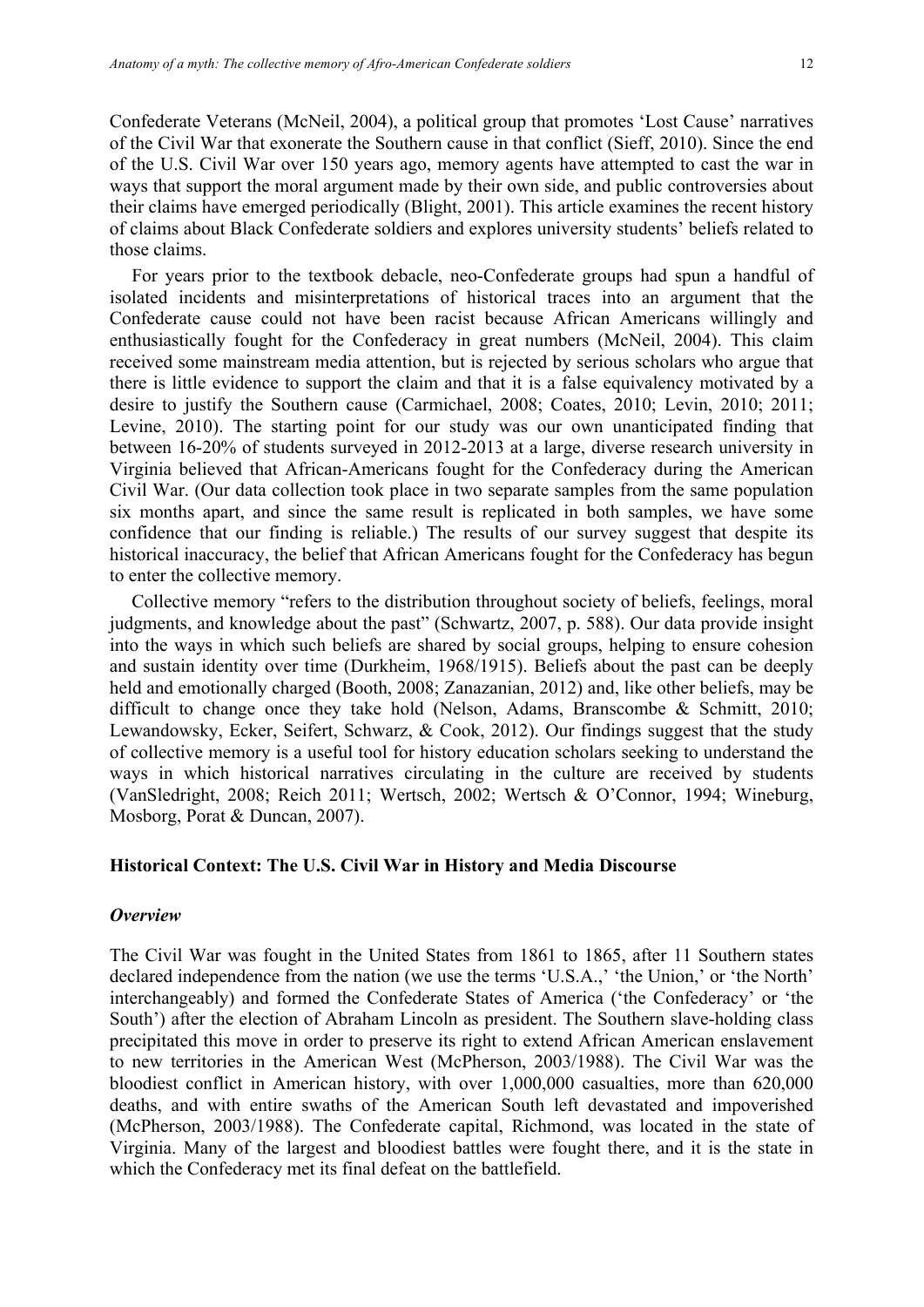#### *African American Participation*

African Americans transformed the war and profoundly impacted its outcome in two principal ways. In the North, political activists agitated against slavery, and argued that the U.S. military should recruit and train African Americans to fight (Foner, 2005). In 1863, after the reversal of early Confederate victories, President Lincoln signed the Emancipation Proclamation, freeing enslaved people in captured territory and admitting African American men into the Union Army. By the war's end, African Americans comprised 10% of the Union military (Foner, 2005). These men, despite lower pay and segregated service under White officers, were unequivocally soldiers by choice, training, and combat experience (Du Bois, 2013/1935; Foner, 2005; McPherson, 2003/1998).

In the South, enslaved men and women were used extensively by the Confederate States of America and its armies to support the war effort — though not as soldiers. The enslaved labored as cooks, built fortifications, and tended to their enslavers, the wounded, and the sick (Carmichael, 2008; Du Bois, 2013/1935; Foner, 2005; Jordan, 1995; McPherson, 2003/1998). Many enslaved and free African Americans in the South deserted or gave aid to the Union side (Foner, 2005), or participated in what W.E.B. DuBois (2013/1935) called a *general strike*  in which work was stopped or reduced. There may be some isolated examples of enslaved African Americans in Confederate Army camps who took up arms in the chaos of battle (Jordan, 1995), but these incidents cannot be considered "patriotic expressions of Confederate loyalty" (Carmichael, 2008, para. 4).

Some Confederate political leaders recognized the potential value of African Americans to the military, and called for a policy in which some form of freedom would be exchanged for military service (Levine, 2006). That proposal met with fierce opposition from Confederate politicians, citizens and soldiers who argued that it was inconsistent with the defense of slavery, and that arming African Americans was foolhardy and dangerous (Levine, 2006). At the very end of the war, in 1865, the Confederate government did adopt a policy that allowed enslavers to volunteer their slaves for military training and eventual field deployment. To ensure loyalty, Black Confederate soldiers would be offered limited freedom, akin to peonage. That plan was an unmitigated failure (Levine, 2006), however. Few enslavers offered their chattel to the Confederate Army, fewer than 100 men received military training as a result of this policy, and there is little evidence that they were ever deployed outside limited defensive roles in the city of Richmond, Virginia (Levine, 2006).

In sum, the evidence that enslaved African Americans voted with their feet, often at great personal risk, to join the Union army is overwhelming. The Confederate cause was the cause of slavery, and the greatest fear among White Southerners was an armed African American soldiery. African Americans were present among Confederate Army troops, but were not trained or recognized as soldiers. As such, they may have fought, but only in extenuating circumstances, and the handful of Blacks who were trained to be soldiers never saw action (Levine, 2006).

#### **Media attention**

Levine (2010) dates the appearance of the Black Confederate narrative to the 1970s or 1980s. We searched two national newspapers (the *New York Times* and the *Washington Post*), for which data from the 1980s are available in LexisNexis, and found that, prior to 1989, there were no references to "Black Confederates" or related terms in either paper.<sup>1</sup> The historical account may not have come to the attention of the general public until the 1990s, perhaps in part as a reaction to the film *Glory*'s emphasis on Blacks' military service in the Union army (Levin, 2010). By the mid-1990s, however, both national newspapers included some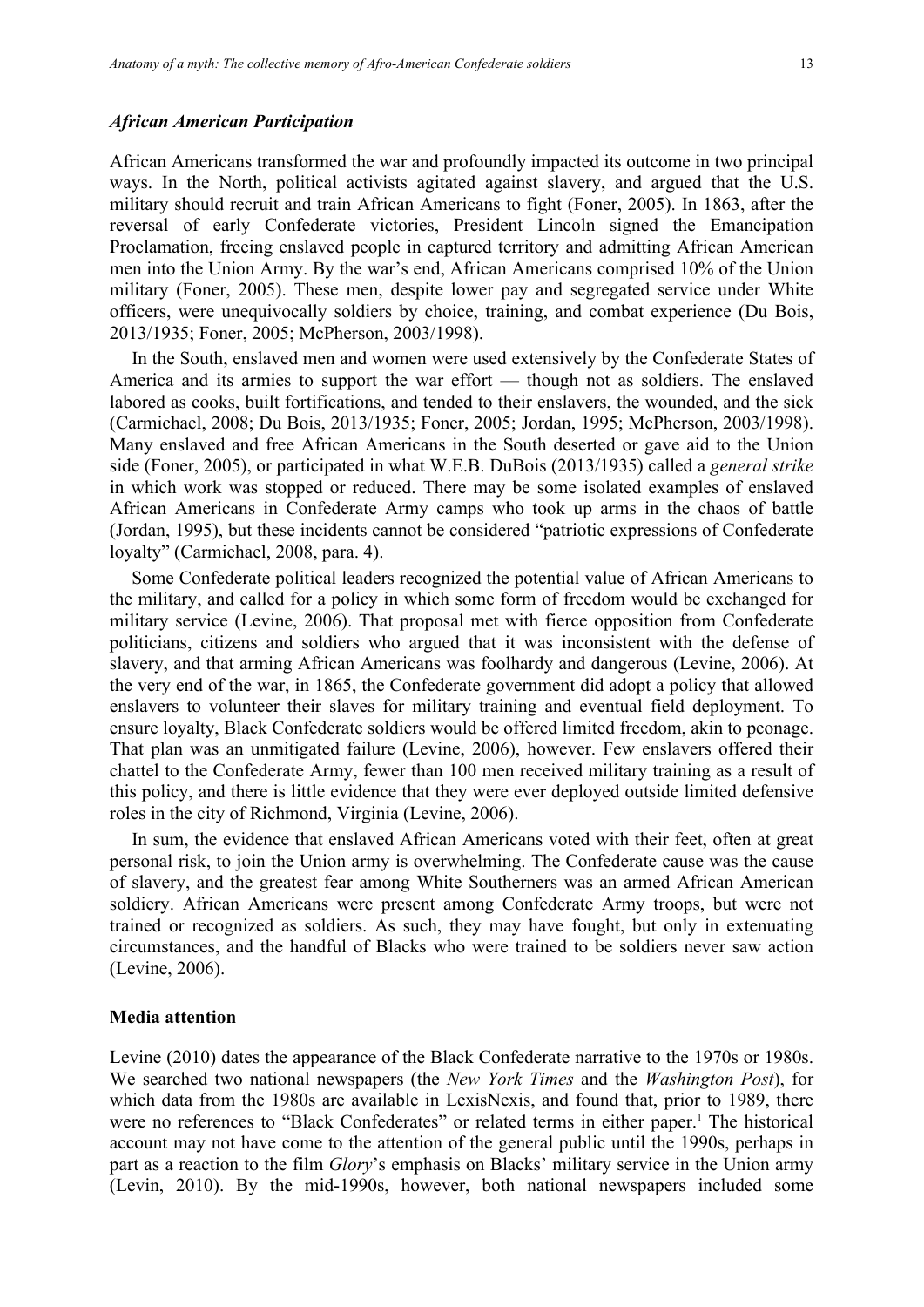references, and two Southern newspapers, the *Richmond Times-Dispatch* and *the Atlanta Journal-Constitution*, included even more articles mentioning the topic (see Reich & Corning, 2015).

Our analysis of newspaper article content indicates that the increase in the mid-1990s was mainly due to coverage of the book *Black Confederates and Afro-Yankees in Civil War Virginia*, published in 1995, in which historian Ervin Jordan, himself an African American, discussed evidence that Blacks fought on the Confederate side. The book is one of the only works on the topic published by an academic press (Levin, 2011). Although Jordan's work is frequently invoked by neo-Confederate adherents, the book does little to document the existence of Black Confederate soldiers, instead focusing on the different paths that led some Blacks to support the Confederacy (Levin, 2011). A further increase in references to Black Confederates during 2009-2013 resulted from reporting on the textbook mistake. Although reports emphasized the error, such coverage may have unintentionally contributed to belief in Black Confederates by less-than-careful readers.

#### *School curricula*

Given the outcry over the textbook mistake, it seemed unlikely that students in Virginia or other states would have been systematically exposed in school to accounts of Black Confederates, but we reviewed the curriculum standards for four states where large proportions of our sample had attended high school: Virginia (roughly three-quarters of the sample), Pennsylvania, Maryland, New York, and New Jersey. We found no references to Black Confederates in any state-mandated high school curriculum (Commonwealth of Pennsylvania, 2015; Maryland State Department of Education, 2014; New York State Education Department, 1999; State of NJ Department of Education, 2014; Virginia Department of Education [VDOE], 2008a; 2008b). Thus, exposure to the idea most probably resulted from the recent media coverage, and/or from discussions within families or among friends. With this in mind, we developed several hypotheses about social background factors that might influence which of our survey respondents were most likely to be exposed to the belief about Black Confederates and to recall it.

# **Potential Sources of Students' Beliefs about Black Confederates**

## *School*

In Virginia and other states, K-12 history curricula tend to frame the Civil War as a conflict between Whites over the issues of slavery, freedom, and federalism (Anderson & Metzger, 2011), often neglecting the important role African Americans played. A review of Virginia's K-12 history standards (Virginia Department of Education [VDOE], 2008a; 2008b) indicated that there was no mention of African American soldiers fighting. However, statements in the elementary and middle school curricula (VDOE, 2008a; 2008b) are ambiguous, and can easily be interpreted as supporting the idea that Blacks fought for the Confederacy. For example, the elementary standard (VDOE, 2008a) reads:

The Confederacy relied on enslaved African Americans to raise crops and provide labor for the army. Many enslaved African Americans fled to the Union army as it approached and some fought for the Union. Some free African Americans felt their limited rights could best be protected by supporting the Confederacy. (p. 29)

All students in our sample had at least a high school education, so we cannot test directly for effects of the elementary or high school standards. But we can examine whether different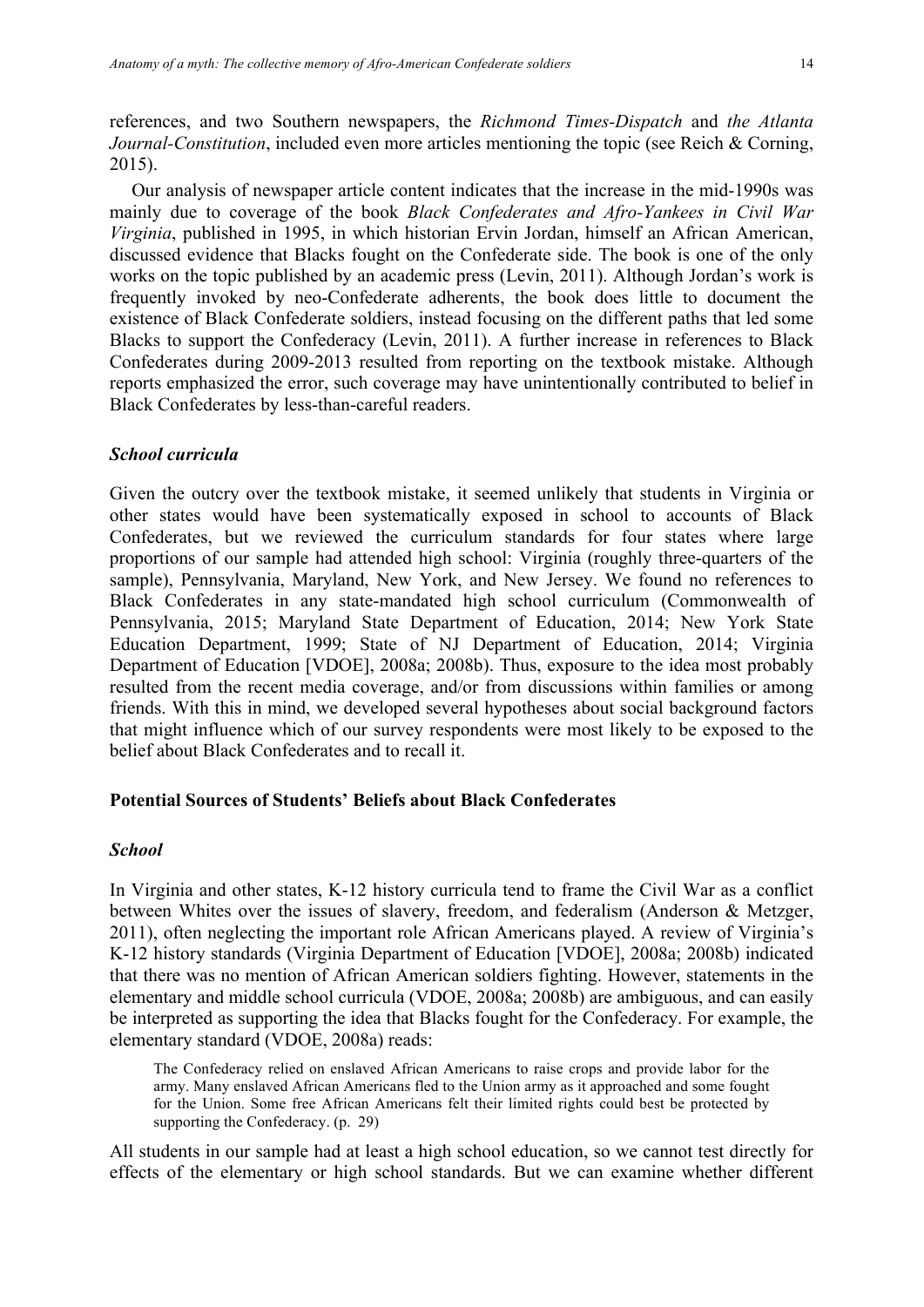levels of *higher* education affect beliefs, which may indicate whether years of education beyond K-12 serve to correct misinformation or extend knowledge about African Americans' participation in the Civil War.

# *Race*

Race and racial identity remain salient social factors in U.S. society and culture, and the existence of a race-based social hierarchy is a recurring theme in American social history (Blight, 2001; DuBois, 2013/1935). Even today, racial identity might be an important influence on beliefs about the past, especially about the Civil War. Wineburg and Monte Sano (2008) asked a nationally representative sample of 17-year olds to name the "most famous Americans in history" (p. 1188) and found significant differences between the figures White and Black respondents named. Epstein (2009) found that African American and White students differed not only in their assessments of the significance of actors and events in American history, but also in their interpretations of them. In 2011, the Pew Research Center conducted a study of Americans' attitudes about the Civil War. One question asked about a symbol, the Confederate battle flag, that has been politically divisive, particularly in the South, for generations. The Pew study showed that 41% of Blacks but just 29% of Whites reacted to it negatively (Pew, 2011). Given the emphasis on Black Confederates by proponents of a 'Lost Cause' narrative, we expected that African Americans would be the least likely to express a belief in it, with other non-Whites (e.g. Latino/as, Asians) also less likely to do so, and Whites the most likely. Whites might be more likely to have been exposed to the belief, or less critical of its assumption that Blacks were willing to support the system that enslaved them.

#### *Region*

We anticipated some regional variation in respondents' exposure to and acceptance of different Civil War narratives. In the Pew survey, self-identified White Southerners were more likely to have a positive reaction to the Confederate flag, and to accept politicians' praise of Confederate leaders as appropriate (Pew, 2011). Respondents in former Confederate and border-states might have been especially likely to have been exposed to a 'Lost Cause' collective memory (see Blight, 2001) and other elements of a neo-Confederate narrative including a narrative of Black Confederates.

# *Family*

Family can be an important avenue for socializing individuals into mnemonic communities (Cappelletto, 2003); family history and memories connect individuals to the past and cement family ties (Booth, 2008; Rosenzweig & Thelen, 1998). Some beliefs are sustained for generations within families even when they are not part of the dominant culture's collective memory (Epstein, 2009; Schuman & Corning, 2011). Family military involvement in the Civil War creates a personal connection to that war, and may foster both knowledge of and attachment to related beliefs (Hall, 1998). Respondents whose ancestors fought in support of the Confederacy may have been more likely to hear about Black Confederates, whether from heritage groups or from family members. Moreover, the belief may hold psychological appeal if it helps individuals to recast Confederate ancestors as supporters of states' rights rather than supporters of slavery. For example, Welzer (2008; see also Gross, 2014) reveals the distortions that arose in conversations and the retelling of stories when the children and grandchildren of Germans who lived during the Nazi period attempted to "reconcile the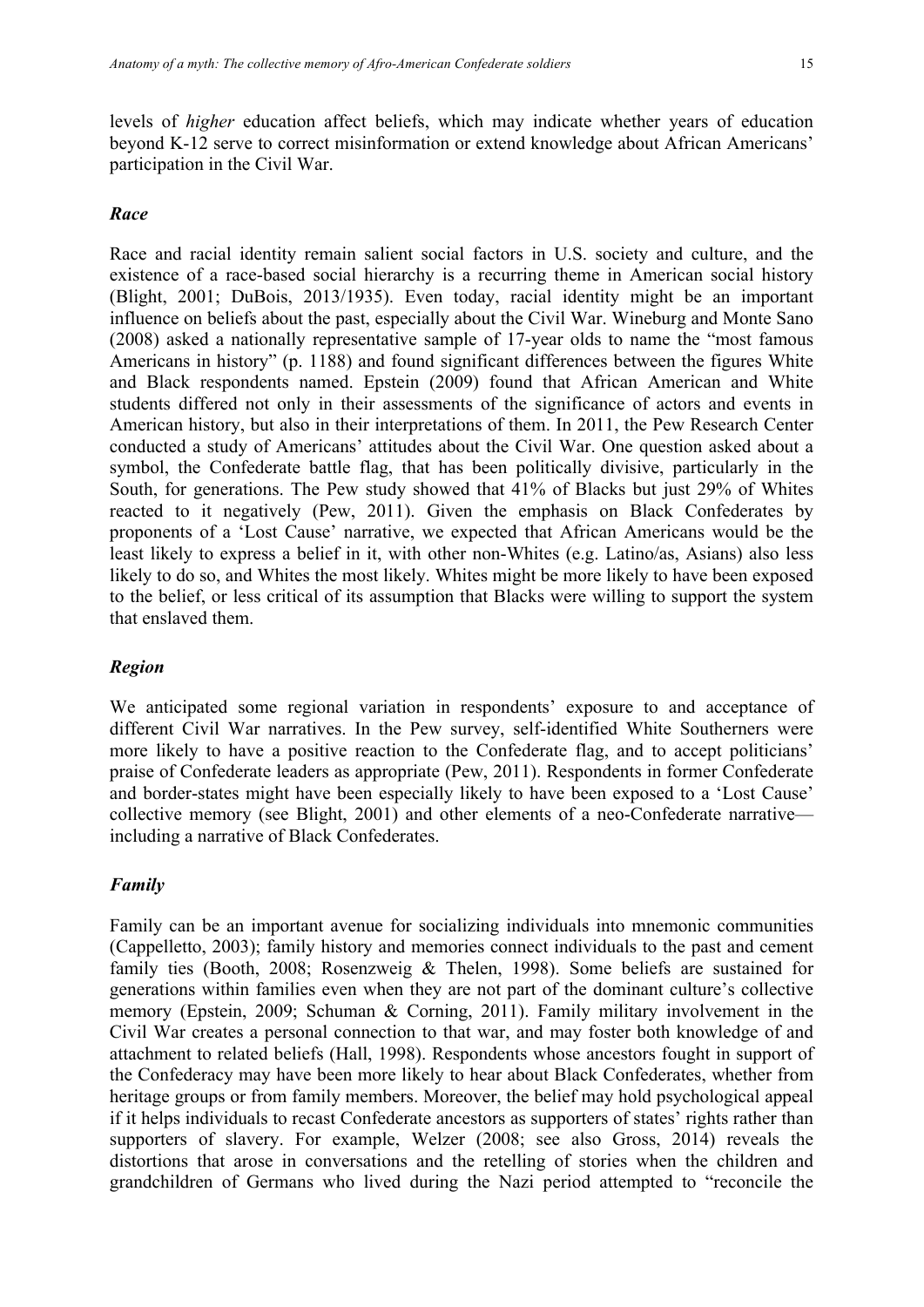crimes of 'the Nazis' or 'the Germans' and the moral integrity of parents or grandparents" (p. 298). Descendants tended to reconstruct past events in ways that exaggerated parents' or grandparents' heroism. Similarly, respondents who count Civil War veterans among their relatives might be motivated to recall a more flattering version of past events by remembering a convenient piece of misinformation. At the same time, intimate knowledge of narratives passed down through families can lead some individuals to distance themselves from, challenge, or even reject those narratives (Hall, 1998; Popov & Deák, 2015). Thus, it is not only whether individuals hold a belief that is important, but also how they use those beliefs to make sense of the past — an issue we are able to explore through qualitative analysis of responses.

#### **Methods**

We administered an online survey to two probability samples of Virginia Commonwealth University undergraduate and graduate students, one in November-December 2012 (N=480) and one to a second sample in April-May 2013 (N=825). Response rates were 16% in 2012 and 11% in 2013—rates that are at least as high as those obtained by good national telephone surveys at the time (Pew,  $2012$ ).<sup>2</sup>

Our data on beliefs about African American involvement in the Civil War come from a set of two questions. Respondents were first asked, "As far as you know, did African Americans directly participate in any way in the American Civil War?" Those who answered "yes" were then invited to respond in their own words to an open-ended question: "In what way did African Americans participate in the American Civil War?" No limit was placed on what respondents could write in response, and answers varied in length from a single word (e.g., "Soldiers") to a full paragraph or two, though most consisted of a few words or one sentence. We thus avoided imposing our own preconceptions on respondents, and our assumption is that the aspects of African American participation they noted were those most salient to them. The questions appeared near the beginning of the survey; they followed several general questions about the Civil War, none of which related to African American participation.<sup>3</sup>

Each response was coded in terms of two types of content: mentions of fighting, and mentions of other forms of assistance or support. The two content coding schemes were not mutually exclusive. Responses mentioning military action were then further coded according to which side (if any) African Americans were said to have fought on. Coding was carried out by two independent coders; agreement between the coders was 93% for the "fighting" codes and 92% for the "other participation" codes.

Ordinarily, we might assume that chance sampling error was the best explanation for a finding as surprising as the relatively large percentage of respondents who expressed a belief that African Americans fought for the Confederacy – or at least, we would not treat such a result seriously without successfully replicating it. In fact, because our survey was conducted at two different time points six months apart, with two separate samples drawn from the same population, we have just such a replication. Distributions on our dependent variables differed by no more than 2 percentage points between the two samples, and there were only minor differences in the samples' demographic distributions. A comparison of mentions of African Americans fighting for the Confederacy in the two samples shows that there is no significant difference between the two ( $\chi^2$  = .099, df = 1, n.s.); comparisons of mentions of African Americans fighting for the Union or for both sides also yielded non-significant differences. Therefore, we treat the finding as reliable, and we combine the two samples for our analysis of social background factors related to the belief in Black Confederates (N=1,305).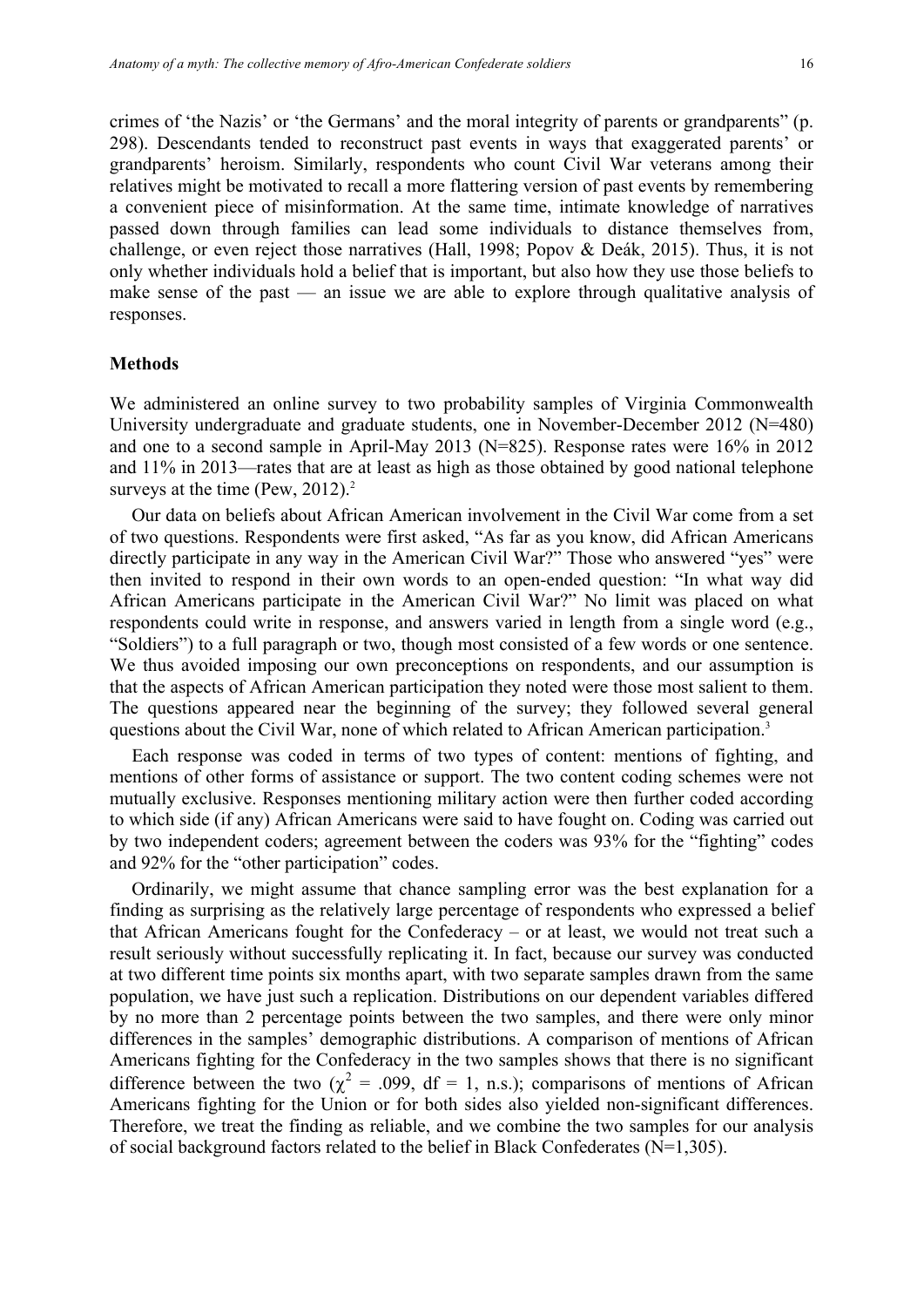To gain an in-depth understanding of the specific narrative elements salient to respondents, we performed a qualitative analysis for a sub-sample  $(N=101)$  of responses mentioning Black Confederates. Codes are grounded in the data (Strauss & Corbin, 1998), and code development used abductive reasoning through a constant comparison of the responses (Dey, 2007; cf. Glaser & Strauss, 1967). Most responses did not recognize or otherwise comment on the anomaly inherent in the claim that African Americans fought for the Confederacy, but those that did were coded according to the type of justification employed. The goals of quantitative and qualitative analyses, and the grain size of the data that each examines, are different (Greene, 2001; Roth, 2009). In a design such as ours, the conclusions of each analysis can be in tension with the other. Greene (2001) explains that "it is precisely in these tensions and points of conflict that mixed-method inquiry offers its greatest potential for better understanding" (p. 251). Through the constant comparative method, 100% inter-rater agreement on the coding was achieved. Quotes presented below are usually reproduced in their entirety (with occasional excerpts indicated by ellipses) and grammatical and factual errors left intact.

#### *Limitations of the study*

Our survey sample was restricted to students at a single university in Virginia. Thus, a major limitation of our study is its lack of generalizability: we do not know how typical the university we studied is compared to other universities in the American South. In the qualitative section, we analyzed a subset of the available data, and in some cases, we discuss groups of responses that only contain two participants. The qualitative analysis should be understood as presenting a range of possible beliefs, on the assumption that it is plausible that others might respond similarly, but without indicatingwhat proportion might do so in a larger population or sample (Roth, 2009).

A second concern is how representative the sample is of the university's student population, and in particular, whether students who responded to our survey are different from those who did not respond in systematic ways that may affect our results. Survey response rates have fallen dramatically over the past several decades, and non-response bias has increasingly become a concern. However, recent work on non-response indicates that there is no necessary connection between response rates and bias, particularly when relationships rather than point estimates are at issue, as is the case for most results we present, and when the beliefs or attitudes studied are unrelated to the decision to participate in a survey (Abraham, Helms, &Presser 2009; Groves, & Peytcheva 2008). In addition, Druckman and Kam (2011) argue that limited samples often yield generalizable results.

In light of both the general decline in response rates and the fact that our sample represents a limited population, we are sensitive to the need for caution when interpreting univariate estimates from our survey. Although the starting point for our study was the surprisingly large percentage of respondents claiming that African-Americans fought on the Confederate side, our main focus is not the point estimate itself, but rather the relationships of social background variables to the belief in Black Confederates.

# **Results**

#### *Military participation by African Americans*

In answer to our initial closed question asking whether African Americans participated directly in the Civil War, 87% of respondents said "yes," and nearly all responded to the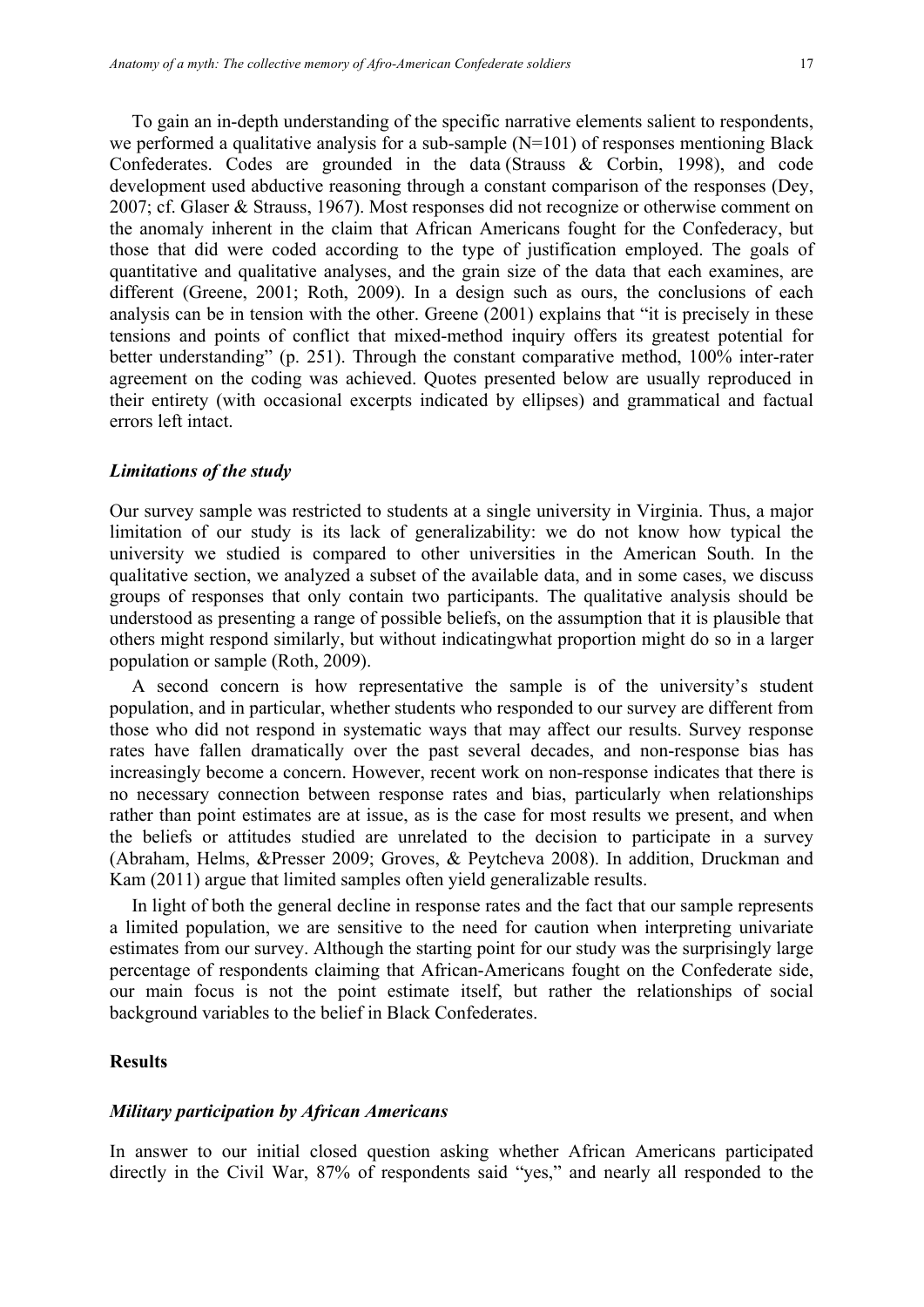follow-up question asking about the nature of participation. Table 1 shows the different types of participation mentioned by respondents. Thirty-six percent mentioned fighting without specifying a side, but among those who did note a side, the largest group identified African Americans as fighting for the Union only (24%), while just 1% indicated that African Americans fought for the Confederacy only. Strikingly, however, 15% said they believed that African Americans had fought on *both* sides. For example, "They fought as soldiers in both the Union and Confederate Armies"; "They fought on both sides and there were black spies from the North"

| TABLE 1. PERCENTAGES MENTIONING TYPES OF PARTICIPATION BY<br>AFRICAN AMERICANS DURING THE CIVIL WAR |               |  |  |
|-----------------------------------------------------------------------------------------------------|---------------|--|--|
|                                                                                                     | $\frac{0}{0}$ |  |  |
|                                                                                                     | $(N=1,305)$   |  |  |
| Fought, but side not specified                                                                      | 36            |  |  |
| Fought for Union only                                                                               | 24            |  |  |
| Fought for Confederacy only                                                                         | 1             |  |  |
| Fought for both sides                                                                               | 15            |  |  |
| Fought for both sides, with qualification                                                           | 4             |  |  |
| Only non-military participation mentioned                                                           | 4             |  |  |
| Did not participate or don't know                                                                   | 16            |  |  |
| Total                                                                                               | 100           |  |  |

Table 1 also shows that a further 4% said that Blacks had fought for both sides, but qualified their statement in some way. This group included respondents who said that Blacks had fought mainly for the Union, but in a few instances for the Confederacy; who stressed that Blacks served in support roles, were not fully recognized as soldiers, or were vague about the precise nature of Blacks' roles within the Confederate Army; or who used phrases like "I think," "I've heard," or otherwise expressed uncertainty about Blacks fighting to support the South. For instance: "They volunteered and fought on the side of the Union forces. Some few actually fought on the Confederate side as well"; "As soldiers - I think for both sides, as well as in many kinds of support roles."

It is important to note that our "military participation" code was used only for responses that explicitly mentioned fighting, military service, or "being a soldier." Thirty-five percent of respondents mentioned non-military forms of support provided by African Americans to the war effort (North, South, or both), including assistance on the battlefield, such as medical support, trench-digging, enslaved camp servants, etc. However, nearly all of these respondents *also* explicitly mentioned fighting; as the table shows, just 4% of respondents noted other forms of support *without* mentioning military involvement.

The small number who said "no, African Americans did not participate directly in the Civil War" (3%) or "don't know" (10%), plus a further 3% who said that African Americans had participated, but did not give any codable response to the follow-up open-ended question, are combined in the "Did not participate or don't know" category shown in Table 1.

It was conceivable that respondents who claimed African Americans fought for the Confederacy meant to note an oddity rather than a widespread phenomenon. Therefore, we examined the words respondents chose to describe numbers of soldiers who fought for the Confederacy. Of those who wrote about Black Confederates, most (64%) did not give any indication of the number of soldiers involved, simply referring to "they" or "African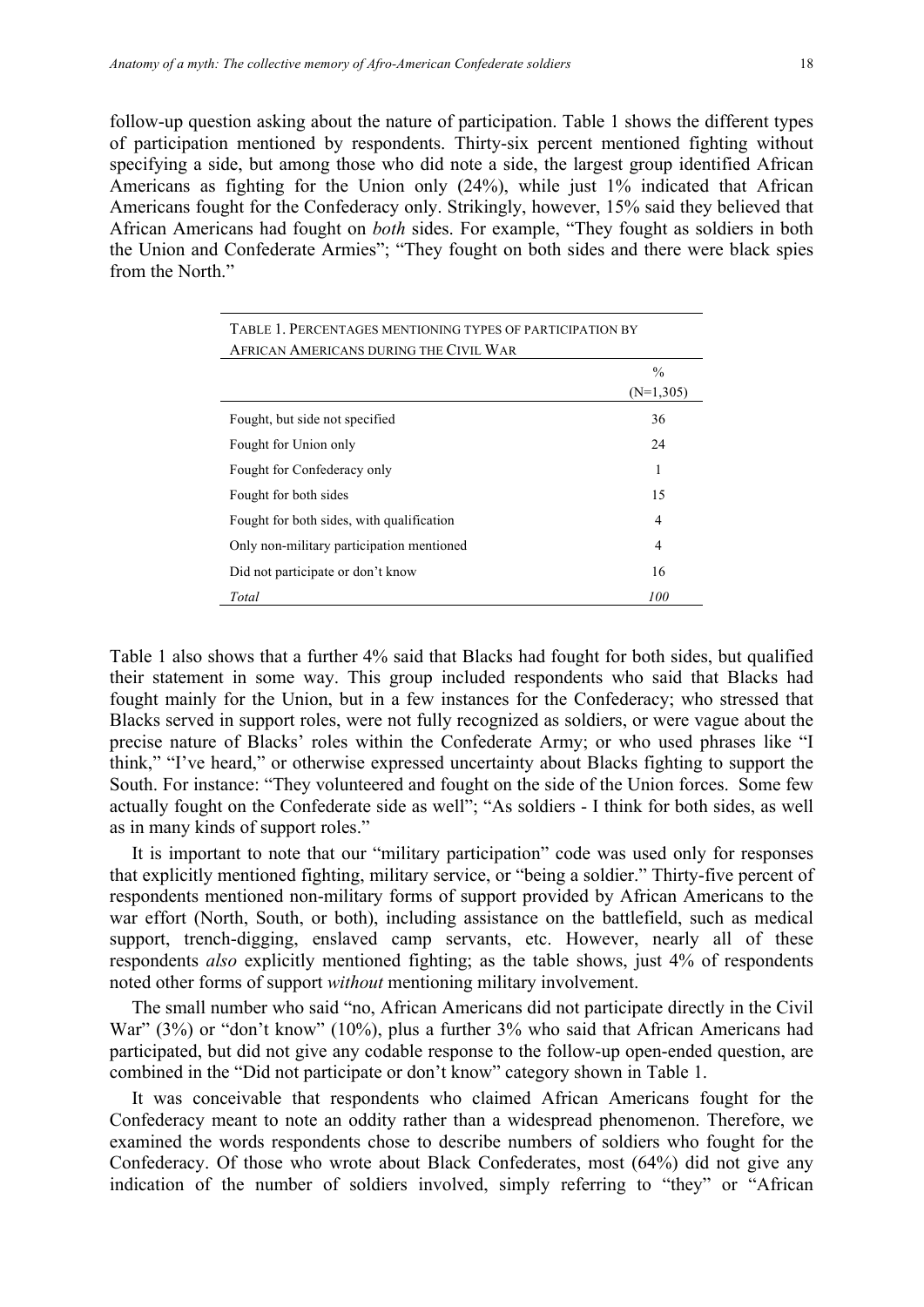Americans." Of those who did indicate a number in some way, however, nearly one-third referred to "many" (e.g., "Many fought on both sides") and almost two-thirds referred to "some" (e.g., "Some African Americans fought as soldiers on both sides of the war"), while just 7% indicated that only a "few" had fought. It thus seems likely that most respondents believed Black Confederates to have fought in historically significant numbers.

In sum, it is *military* involvement that came to mind most strongly for our respondents when asked about Blacks' participation in the Civil War: altogether, 80% of respondents mentioned fighting, while just one-third of the sample noted any *other* forms of participation. Moreover, although serious historians generally agree that fewer than 100 enslaved men were employed as Confederate soldiers at the very end of the war (Carmichael, 2008; Levine, 2006), a total of 16% volunteered that Blacks fought for the Confederacy alone or for the Confederacy and the Union both, with no attempt to contrast the scale of their participation on the Union side with their Confederate role or to indicate that fighting for the Confederate cause was a rare exception rather than the rule.

#### **Effects of Social Background Characteristics**

In our logistic regression models, we focus on the 16% of respondents who mentioned a belief in Black Confederates *without* qualifying their statement – a conservative coding that excludes those who conveyed any uncertainty about the claim or any sense at all that African Americans fought on behalf of the Confederacy only in small numbers. Our main dependent variable is coded "1" for any mention of African Americans fighting on the Confederate side, and "0" for any other response, including no mention of African Americans fighting in the war and "don't know."4

We examine the effects of four social background variables that might be related to beliefs about Black Confederates: education, race, region, and family Civil War veteran ancestry. Educational attainment is represented using dichotomous variables for high school degree only, some college in addition to a high school degree, and college degree, with graduate school as the reference category. Dichotomous variables represent each racial group (African American, Other non-White, White, and No answer), with White the reference category. To examine effects of region, we distinguished between respondents who attended high school in former Confederate or border-states ('South') and others ('non-South'), with non-South the reference category. Finally, we used a question about whether respondents had an ancestor who fought in the Civil War, and if so, on which side, to create a set of dichotomous variables for family military ancestry: Confederate ancestor, Union ancestor, ancestors on both sides, ancestor but don't know on which side, and no ancestor (the reference category). In addition, our models controlled for gender and age. Gender might affect the degree to which respondents were interested in the Civil War or followed news related to it, but there was no gender difference in mentions of fighting for the Confederacy. Age is related to mentions of fighting for both sides, but our age distribution is too restricted to fully explore its effects.

#### *Education, race, and region*

We found no main effect of higher education on beliefs about Black Confederates. In a separate regression, we tested the effect of higher education on mentions of African American participation as soldiers for the Union, but also found no effect. Thus, educational attainment beyond high school neither corrected misapprehensions nor contributed to knowledge about African Americans' participation in the Civil War.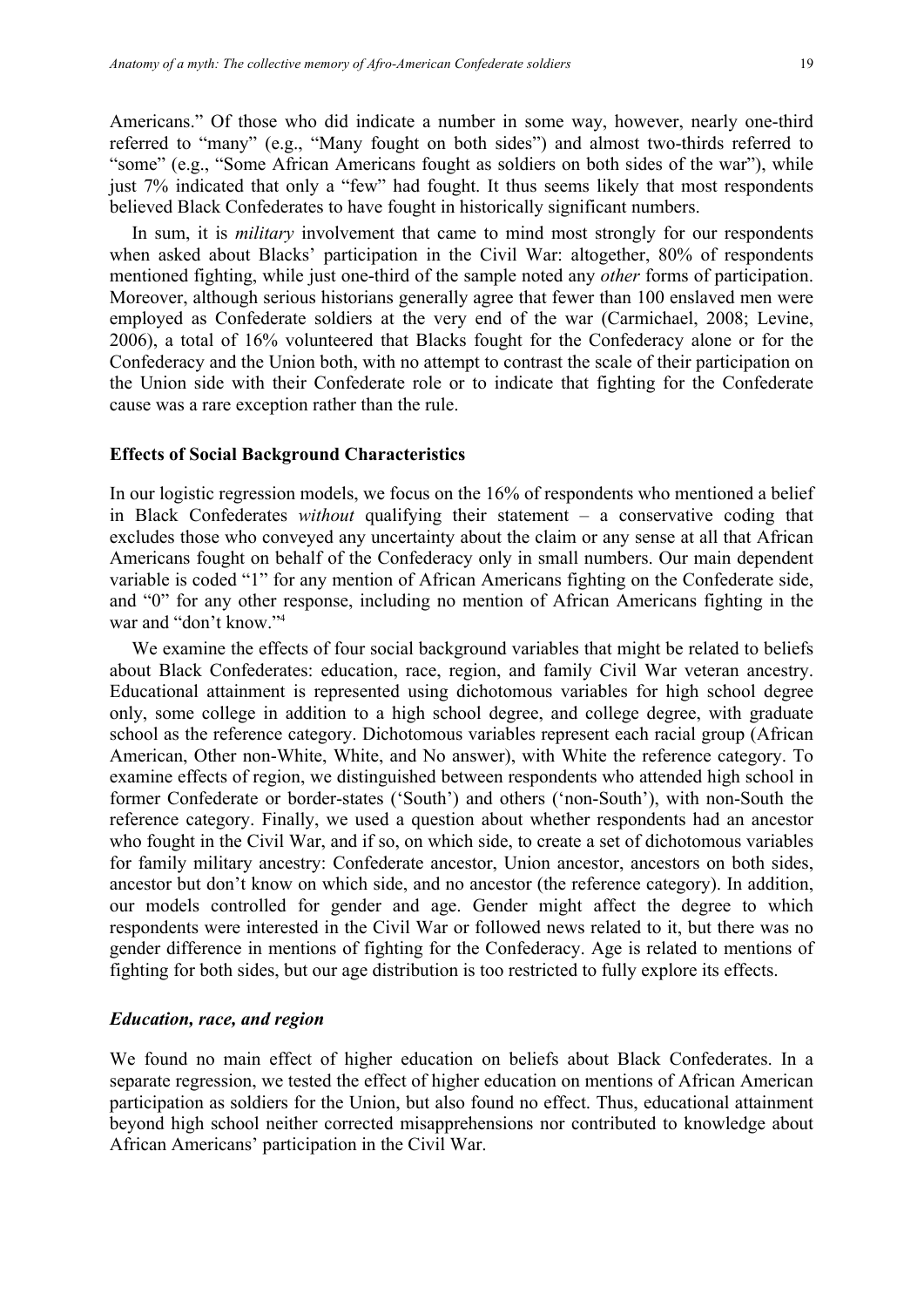For race, the direction of the effect shown in Table 2 is as expected, with Blacks and other respondents of color less likely than Whites to mention Black Confederates, but the differences are not significant. Region of high school attendance also showed no effect, perhaps because the specific Civil War narratives to which respondents are exposed vary greatly within such broad regional categories.<sup>5</sup>

| TABLE 2. LOGISTIC REGRESSION OF MENTIONS OF BLACK CONFEDERATES ON SOCIAL |            |        |            |        |
|--------------------------------------------------------------------------|------------|--------|------------|--------|
| BACKGROUND CHARACTERISTICS $(N=1,286)$                                   |            |        |            |        |
|                                                                          | Model 1    |        | Model 2    |        |
|                                                                          | Odds ratio | (sig.) | Odds ratio | (sig.) |
| Gender (male)                                                            | 1.215      | (.214) | 1.124      | (.469) |
| Age                                                                      | 1.026      | (.011) | 1.023      | (.023) |
| <b>Educational</b> attainment                                            |            |        |            |        |
| (reference=graduate school)                                              |            |        |            |        |
| High school degree only                                                  | 0.945      | (.851) | 0.982      | (.952) |
| Some college                                                             | 0.939      | (.743) | 0.928      | (.702) |
| College degree                                                           | 0.723      | (.249) | 0.676      | (.171) |
| Race (reference=White)                                                   |            |        |            |        |
| <b>Black</b>                                                             | 0.827      | (.441) | 1.000      | (.999) |
| Other non-White                                                          | 0.743      | (.142) | .959       | (.989) |
| No answer on race                                                        | 0.780      | (.471) | .350       | (.721) |
| Attended high school in South                                            | 1.273      | (.285) | 1.080      | (.741) |
| Family Civil War military ancestry                                       |            |        |            |        |
| (reference=No Civil War ancestry)                                        |            |        |            |        |
| Confederate only                                                         |            |        | 1.921      | (.004) |
| Both Union and Confederate                                               |            |        | 2.094      | (.011) |
| Union only                                                               |            |        | 1.947      | (.039) |
| Don't know on which side                                                 |            |        | 1.717      | (.156) |
| Constant                                                                 | 0.091      |        | 0.070      |        |

#### *The role of family*

We found a significant association between Civil War military ancestry and beliefs about Black Confederates. We anticipated that respondents who knew that an ancestor had fought in the Civil War, especially on the Confederate side, might be more likely to be familiar with the myth and to accept it as true, either because they had heard about it from their families or because, by seeming to support the claim that the Civil War was not primarily fought over slavery, it might help show their family's involvement in a more favorable light. About onequarter of respondents had an ancestor who fought in the Civil War: 5% reported having an ancestor who had fought for the Union, 11% for the Confederacy, 6% had ancestors who had fought on both sides, and 4% had an ancestor who had fought, but the respondent did not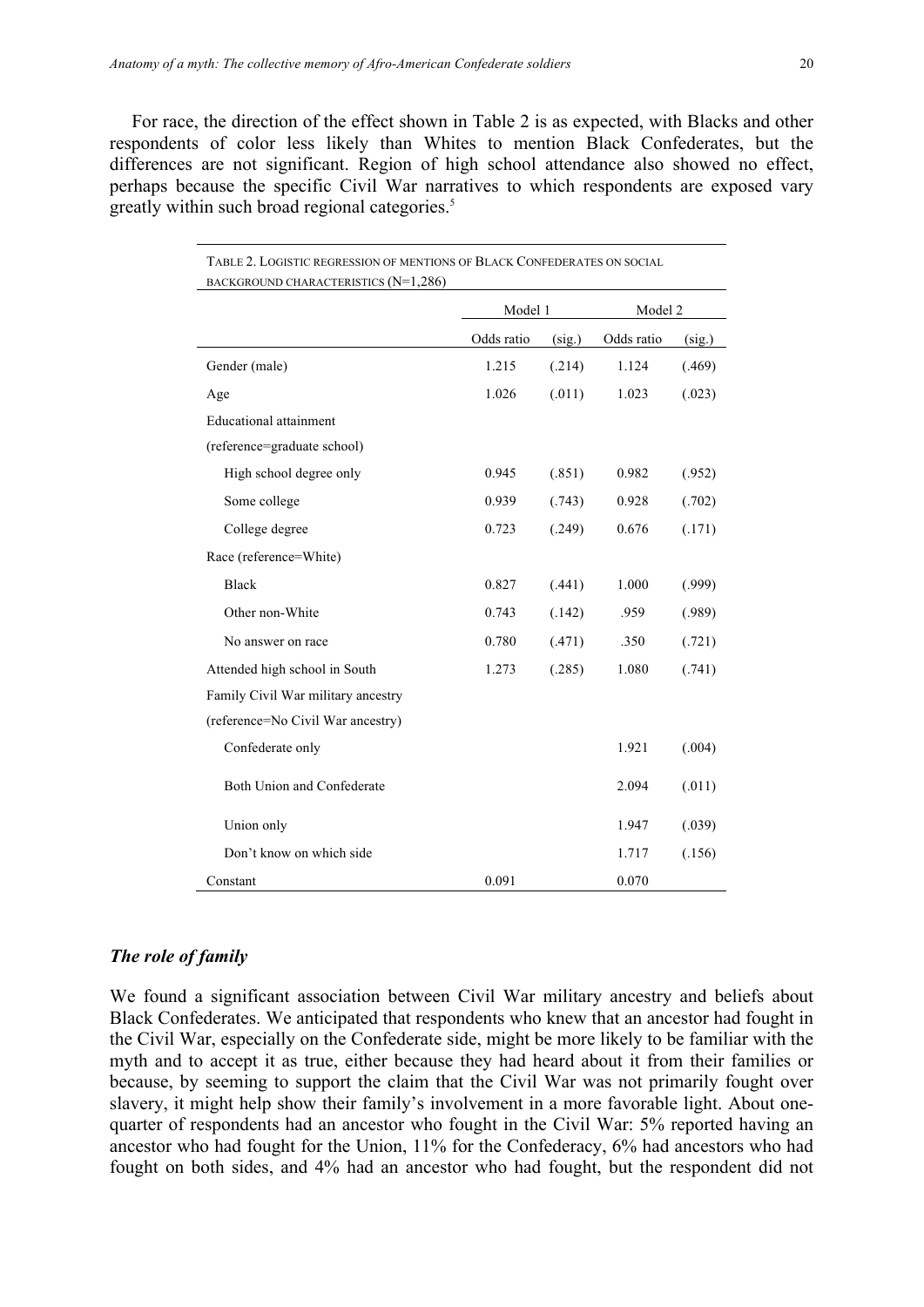know on which side. We add the family ancestry variables as a separate step, in Model 2 in Table 2, because ancestry is correlated with both race and region of high school attendance. We found that having *any* family Civil War veteran—whether on the Northern, Southern, or both sides—was associated with greater likelihood of mentioning that African Americans fought for the Confederacy. Separately, we tested whether a similar effect occurred for mentions of African Americans fighting for the North, but in that case we found no effect of ancestry whatsoever.

We wondered whether the effect of Civil War veteran ancestry might have occurred because Black Confederates had featured in family stories that may have circulated. Another survey question asked respondents whether "any stories about the war had been handed down" in their families. Overall, 13% of respondents recalled such stories, but among those with an ancestor who had fought in the war, 43% did so. When that variable is added to the logistic regression model that includes the ancestry variables, however, it has no significant effect. Our results thus suggest that at least where the myth of Black Confederates is concerned, stories shared across generations are not an important source of information. Instead, family history may sensitize individuals to information about the Civil War with the possible effect of increasing the likelihood that they remember information they encounter.

#### **Qualitative Results**

Our qualitative analysis focused on a sub-sample  $(n=101)$  of responses from those who claimed that Blacks fought for both sides. Just over half of these responses went beyond the mere mention that "Blacks fought on both sides," attempting to explain why African Americans would fight, as they believed, to defend the system that enslaved them, or explicitly denying that any such explanation was needed. We were particularly curious as to whether the additional content might shed light on how participants reconciled the knowledge that the Confederacy was a slave power with the belief that this slave power would arm the enslaved and that the enslaved would fight for their enslavers. We found that of the responses that recognized African Americans' unique position, 43% attempted to reconcile belief in Black Confederates with historical knowledge about the racial aspect of the conflict. Overall, responses that attempted to explain why African Americans would fight for the Confederacy represented less than a quarter of the fought-for-both-sides responses. We cannot generalize from this small subset to the larger group of respondents who did not include much, if any, detail. Nevertheless, we argue that these particular responses complicate the quantitative findings because they indicate that respondents who claimed that African Americans fought for both sides are characterized by diverse ways of understanding the role that race and enslavement played in the Civil War (see Greene, 2001; Roth, 2009 for a methodological justification). We will take this issue up again in the discussion section below.

We discerned four different strategies for justifying the belief that African Americans fought for the Confederacy as well as for the Union: first, some respondents explained that, although Blacks *chose* to fight for the North, they were *forced* to fight for the South; a second group claimed that Blacks fought in exchange for freedom or for better treatment; and a third said that Blacks fought in place of Whites. A fourth group approached the paradox by denying it, arguing that Blacks who fought did so "just like" Whites and for the same reasons.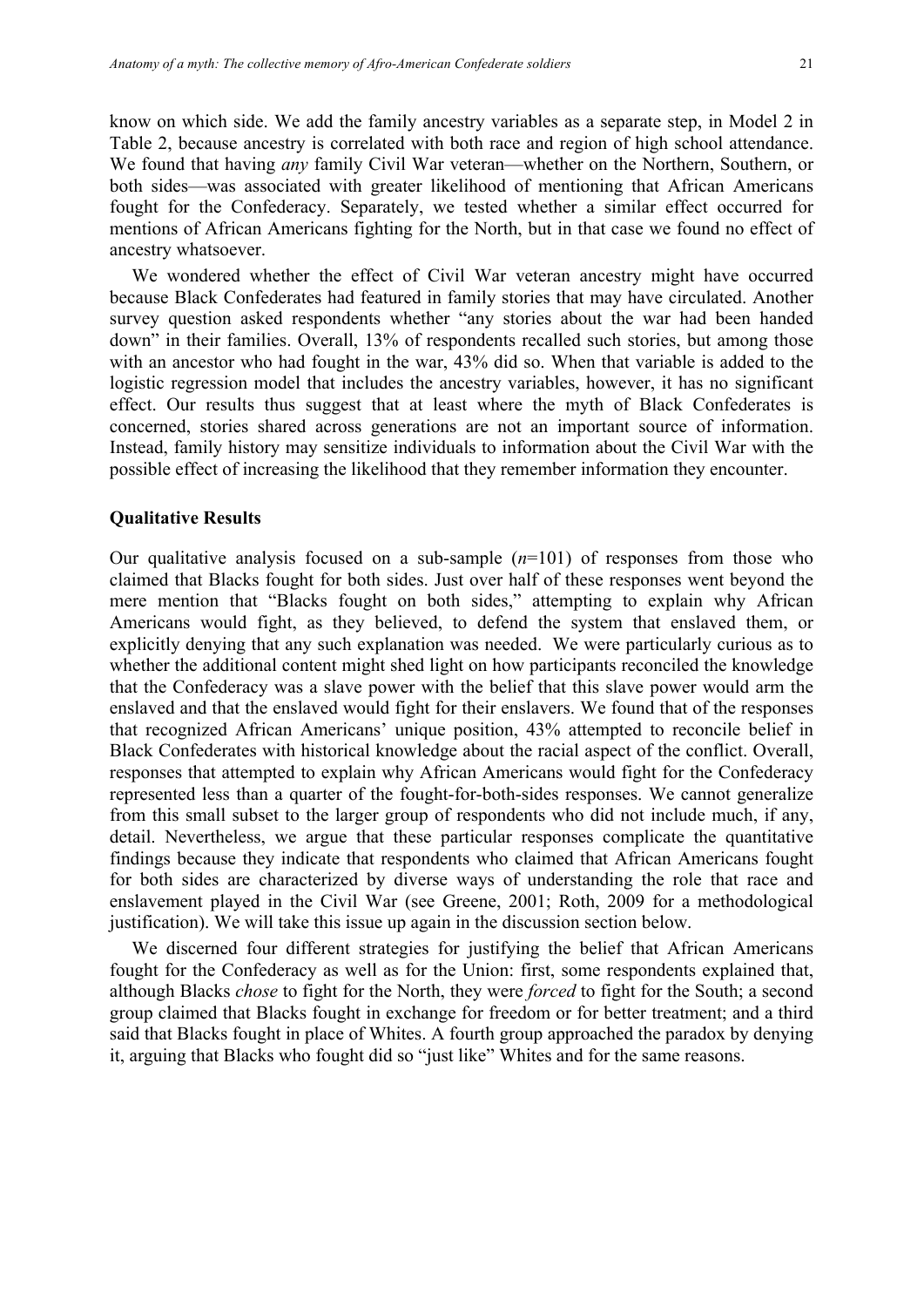#### *Forced to fight*

Responses coded as "forced to fight" were the most numerous. The following response, from a White woman, is typical: "Many African Americans participated as soldiers on both sides, sometimes willingly and sometimes unwillingly." Others, like the following from a White and an African American woman, respectively, added a little more detail:

African Americans were forced to participate in combat on behalf of the Confederacy, as slave owners were able to enlist their slaves. African Americans were also able to enlist in special regiments of the Union Army, as well as being important in war supplemental activity (producing food, etc.).

For those who were still in slavery, they were forced to fight for the confederate army. For those who lived in the free states, they volunteered. There were strict laws against African Americans in the south for joining the Union. If they were caught they were either killed or tortured. A lot of African Americans fought in the war to end slavery in the US.

Both of these responses contain elements that are historically accurate, particularly in regards to African American enlistment in the Union army. Both respondents claim that African Americans were forced to fight for the Confederacy. Although, as noted above, African Americans were forced to serve in non-combat positions in the Confederate Army, only a very small number were handed over by their enslavers for combat training, and only at the very end of the war (Levine, 2006). Yet the language used by these respondents does not indicate a difference in the scale or the nature of African American participation in the two armies.

#### *Fighting in place of Whites*

Some responses reconciled fighting for the Confederacy with slavery by mentioning a policy allowing African Americans to fight in place of their White owners. (No such policy ever existed, however.) For example, a White woman explained that "… African Americans also fought on the Confederate side, having been used to buy their owners out of military service—for 20 slaves …" A multi-racial man explained that "… slave owners were allowed to send their slaves into battle instead of them going themselves." This sort of exploitation is certainly imaginable in an epoch that sanctioned chattel slavery, and in which wealthy families in the North could buy their sons out of military service for \$300 (McPherson, 2003/1998). These respondents make use of partial information about the past to construct narratives that explain phenomena in ways that are plausible for their authors, despite inaccuracies.

# *Fighting in exchange*

Respondents who claimed that African Americans fought for the South in exchange for freedom also attempted to reconcile their belief that Blacks fought for the Confederacy with their knowledge of enslavement. These explanations tended to be more thorough, despite historical inaccuracies. A White woman explained that "... some African Americans fought in the war for freedom that their 'masters' had offered and some for money or their right to be free." A White man explained that "… some southern slaves and freedmen actually volunteered to fight in the Confederate Army—in exchange for their freedom or to keep the lands they already held." In both of these responses there is a clear social contract in which army service is exchanged for freedom, money, and/or the right to keep property.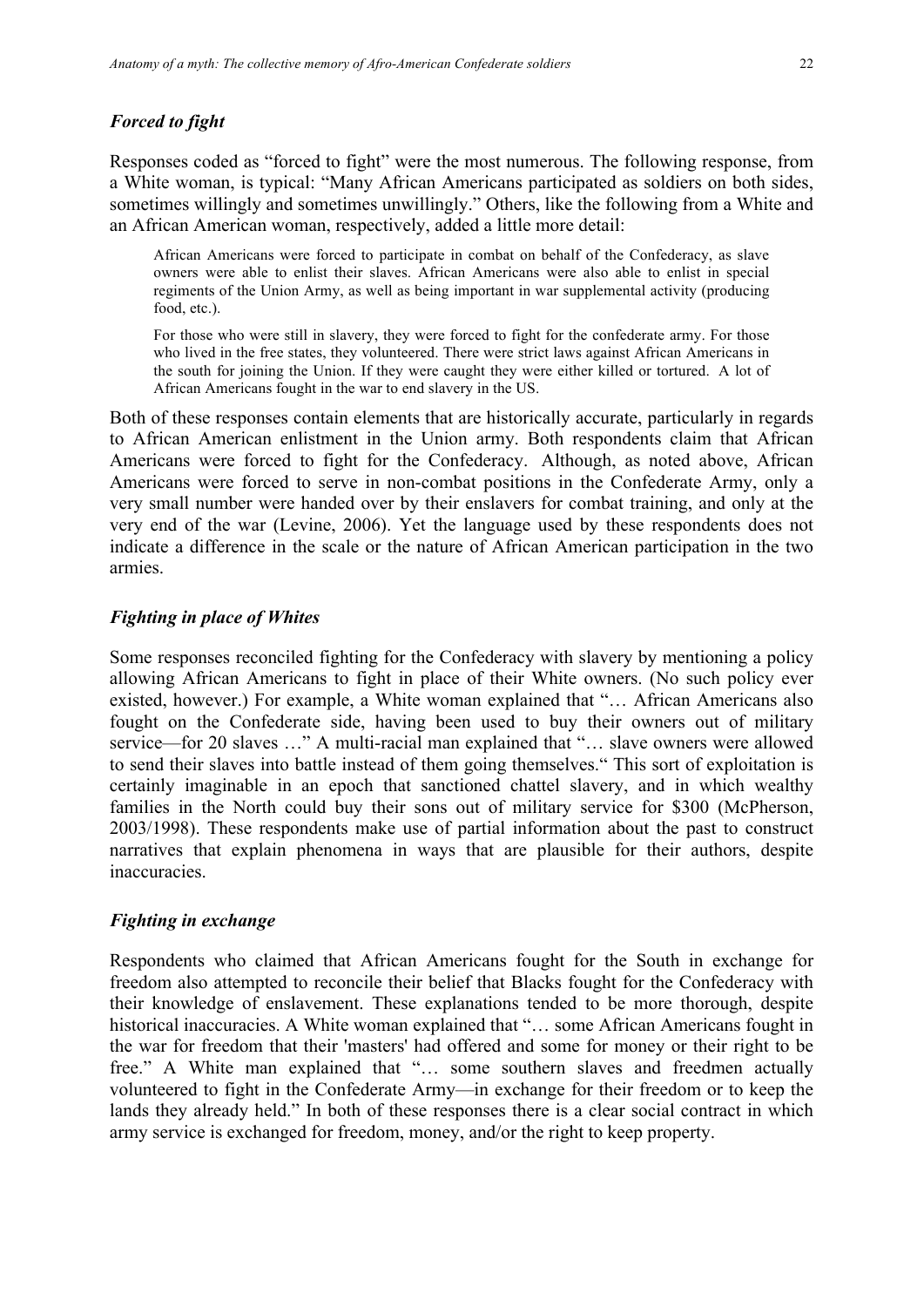One response, by an African American woman, handles the contradiction of slavery with Confederate military service as an opportunity, rather than a renegotiation of the social contract:

… slaves in the south fought with the expectation that they would be looked upon favorably for helping their masters, and some were unaware of what the north had in store for them so they fought.

The respondent's empathy draws on contextual knowledge of the conditions of enslavement to imagine that, with few chances for improvement, it is plausible that enslaved men seized upon an opportunity that presented itself (see Carmichael, 2008; Jordan, 1995).

# *Fighting just like Whites*

Finally, two responses explicitly stated that African Americans performed the same roles as Whites in the Civil War. One, by a White woman, explained that "They were soldiers and fought in the war like everyone else. African Americans fought for both Union and Confederate troops." A mixed-race man who is descended from a Confederate soldier explained that:

Not only were black Americans part of Union forces, but they were part of Confederate forces as well. Alabama had the first black regiment made of free and slave alike in 1862. Many fought for the same reason whites, Irish, and Jewish Confederates fought, for their homes. Less than 10% of the entire South owned slaves. And some Union soldiers from Kentucky and Missouri owned slaves as well, so how come nobody mentions that? Also, the Emancipation Proclamation freed all slaves in Confederate territory, not Union, where slavery was still legal in Kentucky and Missouri until 1865. At the time of the Emancipation Proclamation, the CSA was its own sovereign territory, therefore, nothing happened at all. But many black Americans participated in the fight to DEFEND the South as well. I wish this history were more well known.

The response appears to be part of a conversation with an imaginary interlocutor in which the respondent seeks to refute points in an argument, mixing fact with fiction to support a neo-Confederate narrative. Both of these respondents attempted to remove race as a salient factor from the Civil War, denying the paradox of slaves fighting to preserve slavery. Thus, among the small number of respondents who attempted to explain why, as they believed, African Americans fought for the Confederacy, only two constructed responses that were consistent with the neo-Confederate beliefs of those who actively promote this idea.

#### **Discussion and Implications**

The finding that a sizable percentage of our respondents believed that African Americans fought for both the Union and Confederacy in the U.S. Civil War offers a glimpse of the process in which ideas about the past that circulate through society have been adopted by some of its members. This particular idea was initially promoted by fringe political groups based largely in the South, with little support from either the historical literature or the high school curricula of the states in which our respondents received their secondary education. The lack of a statistically significant association between the belief and the race or state of origin of our respondents, however, suggests that it is being taken up by people beyond the narrow, racially and geographically homogeneous groups with whom it originated.

It is tempting to infer that the expression of this belief reflects the mobilization of a particular set of ideas and identities. Yet we showed that most respondents did *not* employ the belief in Black Confederates to justify a neo-Confederate narrative that identifies the Southern cause with support for states' rights and patriotism rather than slavery. Fewer than half of our respondents provided information beyond the statement that African Americans fought on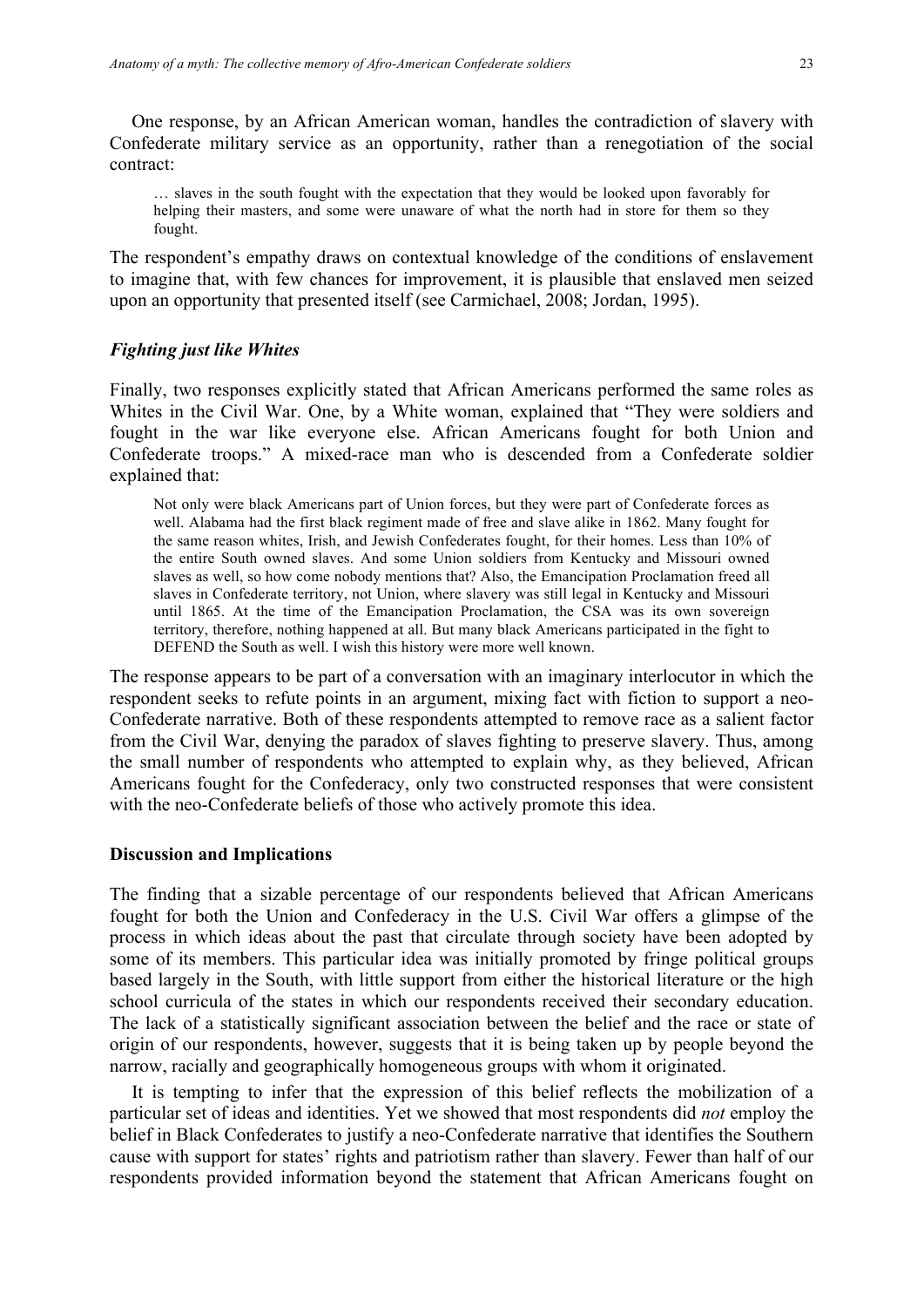both sides. Among those who did, most sought to explain why Blacks might have fought for the Confederacy in terms of their knowledge of the slave system and its coercive power and limited opportunities for the enslaved. Only two out of 101 gave answers —we called them "fighting just like Whites"—that employed the belief in Black Confederates to justify the Southern cause. In other words, our respondents did not simply accept ideas about the past. Instead, they used the belief in Black Confederates in a variety of ways, including in arguments that run counter to the intentions of the memory agents who promoted the narrative.

As some scholars of collective memory have urged, it is important to examine the degree to which beliefs about the past introduced or encouraged by memory agents are actually accepted by members of the broader public (see Confino, 1997; Kansteiner, 2002; Wertsch, 2002; 1998). The mixed-method design of this study allowed us to do so in unique ways. Had we relied only on quantitative findings we might have been tempted to conclude that the narrative of Black Confederates promoted by neo-Confederate groups had been adopted whole-cloth by 16% of our respondents. The qualitative findings allow us to examine *how* beliefs promoted by memory agents are used, and repurposed, by individuals (Wertsch, 1998). We do not wish to minimize the potential of political groups to promote gross distortions of the historical record in order to influence the political economy in troubling ways, but rather to emphasize the importance of investigating how such myths, once taken up, are used to make sense of the past.

The historical record clearly points to vastly different levels of African American military and moral support for the Union and Confederate sides in the Civil War. This support can be measured in terms of the numbers of people working for each side and the nature of that labor (Foner, 2005; Levine, 2006). African American activists, such as Frederick Douglass lobbied the Lincoln administration for the chance to prove their patriotism as soldiers in the Union Army. When that wish was granted in 1863, African American men enthusiastically joined the Union military as soldiers. Confederates forced African Americans to perform menial tasks and were loath to allow them access to weapons, let alone train them as soldiers. "Soldier" itself is an ambiguous concept. Not all soldiers fight by choice, and many people who are called soldiers in fact do no fighting at all but tend to the infrastructure needed to facilitate fighting. This ambiguity complicates the case of defining the identity of enslaved African Americans who were laboring for the Confederate Army, and may have made acceptance of the belief that African Americans fought easier. The ambiguity over who is considered a soldier has certainly been exploited by neo-Confederate groups whose aim is to remove slavery and race from the moral calculus of the U.S. Civil War by claiming that African Americans enthusiastically supported the Confederacy. Historians and memory agents employ different epistemologies and the use of historical information in different ways. For historians, interest often turns to sites of ambiguity, the particular events that challenge what is essentialized in collective memory (Wineburg, 2001). Memory agents engaged in the politics of memory can exploit ambiguity in the historical record to support the plausibility of a narrative in the public sphere, where it can be repeated often enough to become a collective memory.

If memory agents are engaged in politics of memory that distorts an ambiguous historical record, what are history educators to do? 1) We should conduct basic research to study the beliefs young people hold about the past; 2) We should draw on that research in constructing curricula in order to take those beliefs into account; 3) Our pedagogy should recognize the existence of a politics of memory.

Recent conceptual scholarship in history education has suggested that K-12 curricula should be designed to occupy a space between academic history and collective memory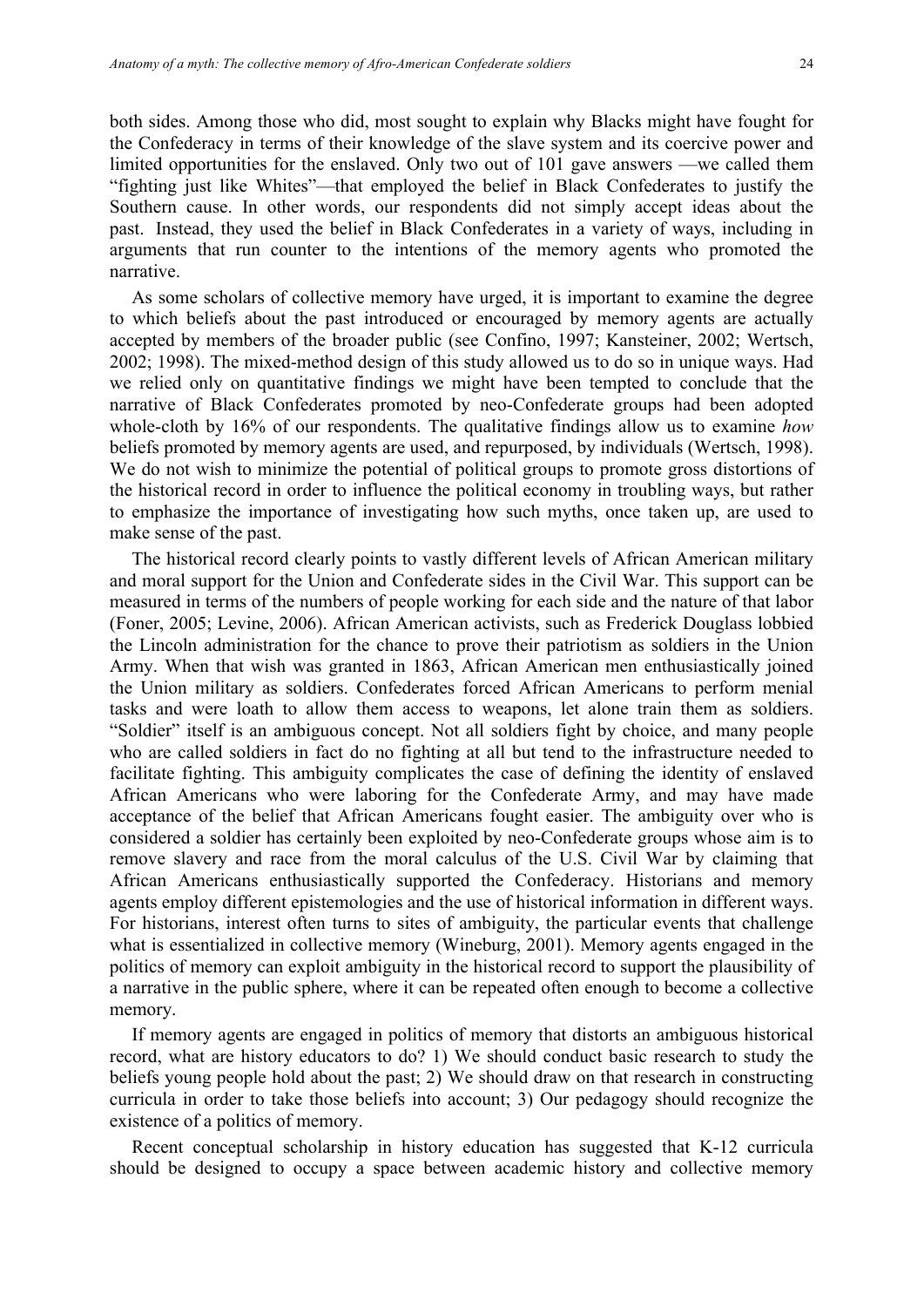(Seixas, 2016). Nordgren and Johannsson (2015) have argued that K-12 curricula should include explicit instruction on how history is used in contemporary political discourses. This goes beyond fact-checking and myth-busting (see Nelson et al., 2010; Lewandowsky, et al. 2012 for the difficulty of this task) to a broader understanding of the rhetoric of history and how historical representations are mobilized to produce identities and affect political choices. An approach that includes the politics of memory as integral to the subject of history seeks to provide students with tools that give them greater agency in how they orient themselves in time and space (Rüsen, 2005). To do so effectively, however, we need an ongoing program of basic research on collective memory that informs curriculum developers about the specific beliefs that students bring to the classroom, and how those beliefs are used by youth to construct a historical consciousness. As a scholarly community we have taken seriously the modes in which historical knowledge is built and how to recontextualize the work of historians for primary and secondary education classrooms. Helping students understand how memory agents attempt to influence their own historical consciousness can support the larger aims of the historical-thinking project – a more informed and active citizenry.

# **References**

- Abraham, K.G., Helms, S., & Presser, S. (2009). How social processes distort measurement: The impact of survey nonresponse on estimates of volunteer work in the United States. *American Journal of Sociology, 114,* 1129-1165.
- Anderson, C. B., & Metzger, S. A. (2011). Slavery, the Civil War era, and African American representation in U.S. history: An analysis of four states' academic standards. *Theory and Research in Social Education, 39*(3), 393-415.
- Blight, D. W. (2001). *Race and reunion: The Civil War in American memory*. Cambridge, Mass.: Belknap Press of Harvard University Press.
- Booth, W. J. (2008). The work of memory: Time, identity, and justice. *Social Research, 75*(1), 237-262.
- Cappelletto, F. (2003). Long-term memory of extreme events: From autobiography to history. *Journal of the Royal Anthropological Institute, 9,* 241-260.
- Carmichael, P. (2008). *We were the "men": On the ambiguous place of Confederate slaves in Southern armies*. Retrieved from http://cwmemory.com/2008/07/20/peter-carmichael-onblack-confederates-and-confederate-slaves/
- Coates, T. (2010). *Blacks who support Black Confederate mythology*. Retrieved from http://www.theatlantic.com/national/archive/2010/11/blacks-who-support-blackconfederate-mythology/65499/
- Commonwealth of Pennsylvania (2015). S*ocial studies academic standards*. Retrieved from http://www.education.pa.gov/
- Confino, A. (1997). Collective memory and cultural history: Problems of method. *The American Historical Review, 102*(5), 1386-1403.
- Dey, I. (2007). Grounded theory. In C. Seale, G. Gobo, J. F. Gubrium & D. Silverman (Eds.), *Qualitative research practice* (Concise Paperback Edition ed., pp. 80-94). Thousand Oaks, CA: Sage.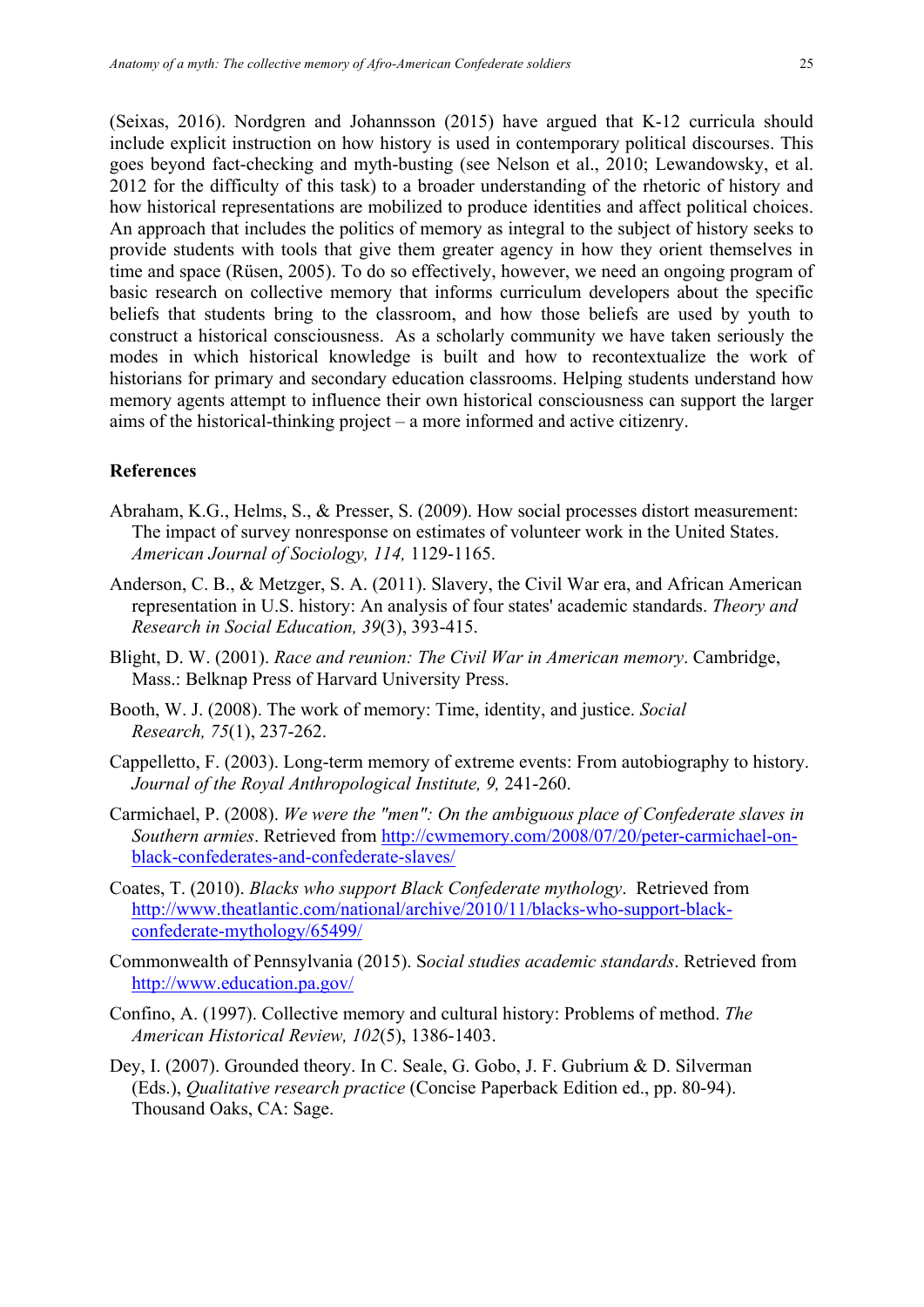- Druckman, J.N. & Kam, C. D. (2011). Students as experimental participants: A defense of the 'narrow data base.' In J.N. Druckman, D.P. Green, J.H. Kuklinski, and A. Lupia (Eds.), *Cambridge handbook of experimental political science* (pp. 41-57). New York: Cambridge University Press.
- Du Bois, W. E. B. (2013/1935). *Black Reconstruction in America*. New Brunswick, NJ: Transaction Publishers.
- Durkheim, E. (1968/1915). *The elementary forms of religious life*. New York: Free Press.
- Epstein, T. (2009). *Interpreting national history: Race, identity, and pedagogy in classrooms and communities*. New York: Routledge.
- Foner, E. (2005). *Forever free: The story of Emancipation and Reconstruction*. New York: Vintage Books.
- Glaser, B. G., & Strauss, A. L. (1967). *The discovery of grounded theory; strategies for qualitative research*. New York: Aldine.
- Greene, J. C. (2001). Mixing social inquiry methodologies. In V. Richardson (Ed.), *Handbook of research on teaching* (5th ed., pp. 251-259). Washington, D.C.: American Educational Research Association.
- Gross, M. (2014). Struggling to deal with the difficult past: Polish students confront the Holocaust. *Journal of Curriculum Studies, 46*(4), 441-463.
- Groves, R. M., & Peytcheva, E. (2008). The impact of nonresponse rates on nonresponse bias: A meta-analysis. *Public Opinion Quarterly, 72,* 167-189.
- Hall, J. D. (1998). 'You must remember this': Autobiography as social critique. *Journal of American History* 85:439-465.
- Jordan Jr., E. L. (1995). *Black Confederates and Afro-Yankees in Civil War Virginia*. Charlottesville, VA: University of Virginia Press.
- Kansteiner, W. (2002). Finding meaning in memory. *History and Theory, 41*(2), 179-197.
- Levin, K. (2011). Ervin Jordan's Black Confederates. March 3, 2011. Retrieved 13 October 2015 from http://cwmemory.com/2011/03/03/ervin-jordans-black-confederates/
- Levin, K. (2010). *How old are Black Confederates?* June 9, 2010. Retrieved 5 December 2015 from http://cwmemory.com/2010/06/09/how-old-are-black-confederates/#more-8372
- Levine, B. C. (2006). *Confederate emancipation: Southern plans to free and arm slaves during the Civil War*. New York: Oxford University Press.
- Levine, B. C. (2010, 10/30/2010). The myth of the Black Confederates. *Washington Post,*  October 31, p. C5*.*
- Lewandowsky, S., Ecker, U.K.H., Seifert, C., Schwarz, N., & Cook, J. (2012). Misinformation and its correction: Continued influence and successful debiasing. *Psychological Science in the Public Interest, 13,* 106-131.
- Maryland State Department of Education. (2014). *Using the State Curriculum: Social Studies, Grade 8*. Retrieved from http://mdk12.msde.maryland.gov/instruction/curriculum/social\_studies/index.html
- Masoff, J. (2010). *Our Virginia: Past and Present*. West Palm Beach, FL: Five Ponds Press.
- McNeil, J. K. (2004). *A Southern view of history: The war for Southern independence - The other side of the coin*. Retrieved from http://www.scv.org/curriculum/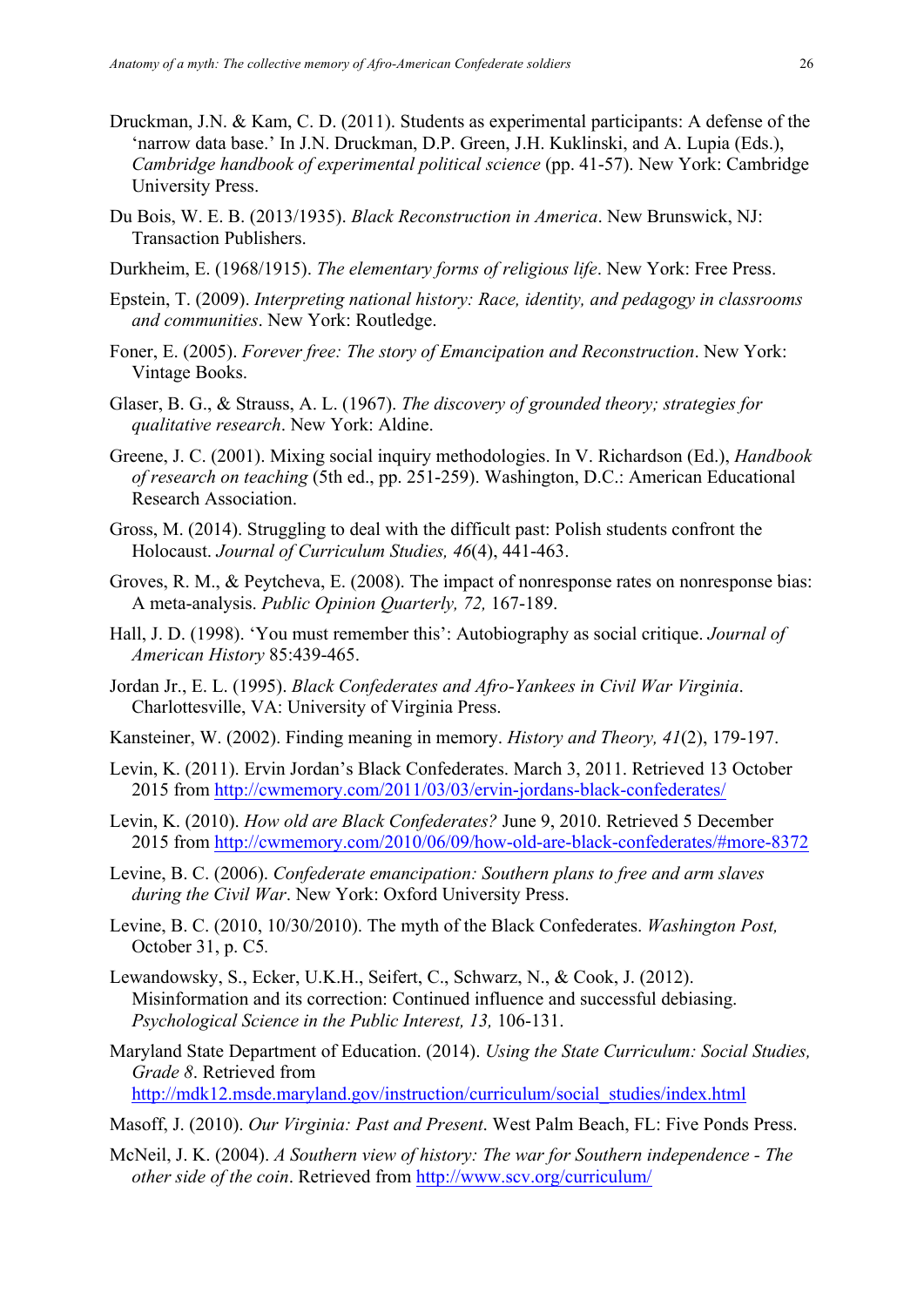- McPherson, J. M. (2003/1988). *The illustrated battle cry of freedom: The Civil War era* (2nd ed.). New York: Oxford University Press.
- Nelson, J. T., Adams, G., Branscombe, N. R., & Schmitt, M. T. (2010). The role of historical knowledge in perception of race-based conspiracies. *Race and Social Problems, 2*(2), 69- 80.
- New Jersey State Department of Education (2014). *New Jersey core curriculum content standards: Social studies*. Retrieved from http://www.state.nj.us/education/cccs/2014/ss/
- New York State Education Department (1999). *Learning standards and core curriculum: Social studies*. Retrieved from http://www.p12.nysed.gov/ciai/socst/ssrg.html
- Nordgren, K., & Johansson, M. (2015). Intercultural historical learning: A conceptual framework. *Journal of Curriculum Studies, 47*(1), 1-25.
- Pew Research Center. (2011). *Civil War at 150: Still relevant, still divisive.* Washington, D.C.: The Pew Research Center for the People and the Press.
- Pew Research Center. (2012). Assessing the representativeness of public opinion surveys. Washington, D.D.: The Pew Research Center for the People and the Press.
- Popov, A., & Deák, D. (2015). Making sense of the 'difficult' past: transmission of political heritage and memory-work among young people across Europe. *The Sociological Review, 63,* 36-52.
- Reich, G. A. (2011). Testing collective memory: Representing the Soviet Union on multiplechoice questions. *Journal of Curriculum Studies, 43*(4), 507-532.
- Reich, G. A., Corning A. (2015, April). Anatomy of a myth: Black Confederates in the age of Obama. Paper presented at the annual conference of the American Educational Research Association, Chicago, IL.Rosenzweig, R., & Thelen, D. P. (1998). *The presence of the past: Popular uses of history in American life*. New York: Columbia University Press.
- Roth, W. (2009). Phenomenological and dialectical perspectives on the relation between the general and the particular. In K. Ercikan, & W. Roth (Eds.), *Generalizing from educational research: Beyond qualitative and quantitative polarization* (pp. 235-260). New York, NY: Routledge.
- Rusen, J. (2005). *History: Narration, interpretation, orientation*. New York: Berghahn Books.
- Schuman, H., & Corning, A. (2011). The roots of collective memory: Public knowledge of Sally Hemings and Thomas Jefferson. *Memory Studies, 4,* 134-53.
- Schwartz, B. (2007). Collective memory. In George Ritzer (Ed.), *The Blackwell encyclopedia of sociology*, vol. IIC. Malden, MA: Blackwell Publishing.
- Seixas, P. (2016). *A history/memory matrix for history education*. Retrieved from http://public-history-weekly.oldenbourg-verlag.de/4-2016-6/a-historymemory-matrix-forhistory-education/#comment-5995
- Sieff, K. (2010, 10/20/2010). In VA., an old front reemerges in battles over Civil War history. *The Washington Post*, pp. A1.
- Strauss, A. L., & Corbin, J. M. (1998). *Basics of qualitative research: Techniques and procedures for developing grounded theory* (2nd ed.). Thousand Oaks: Sage Publications.
- VanSledright, B. A. (2008). Narratives of nation-state, historical knowledge and school history education. *Review of Research in Education, 32*, 109-146.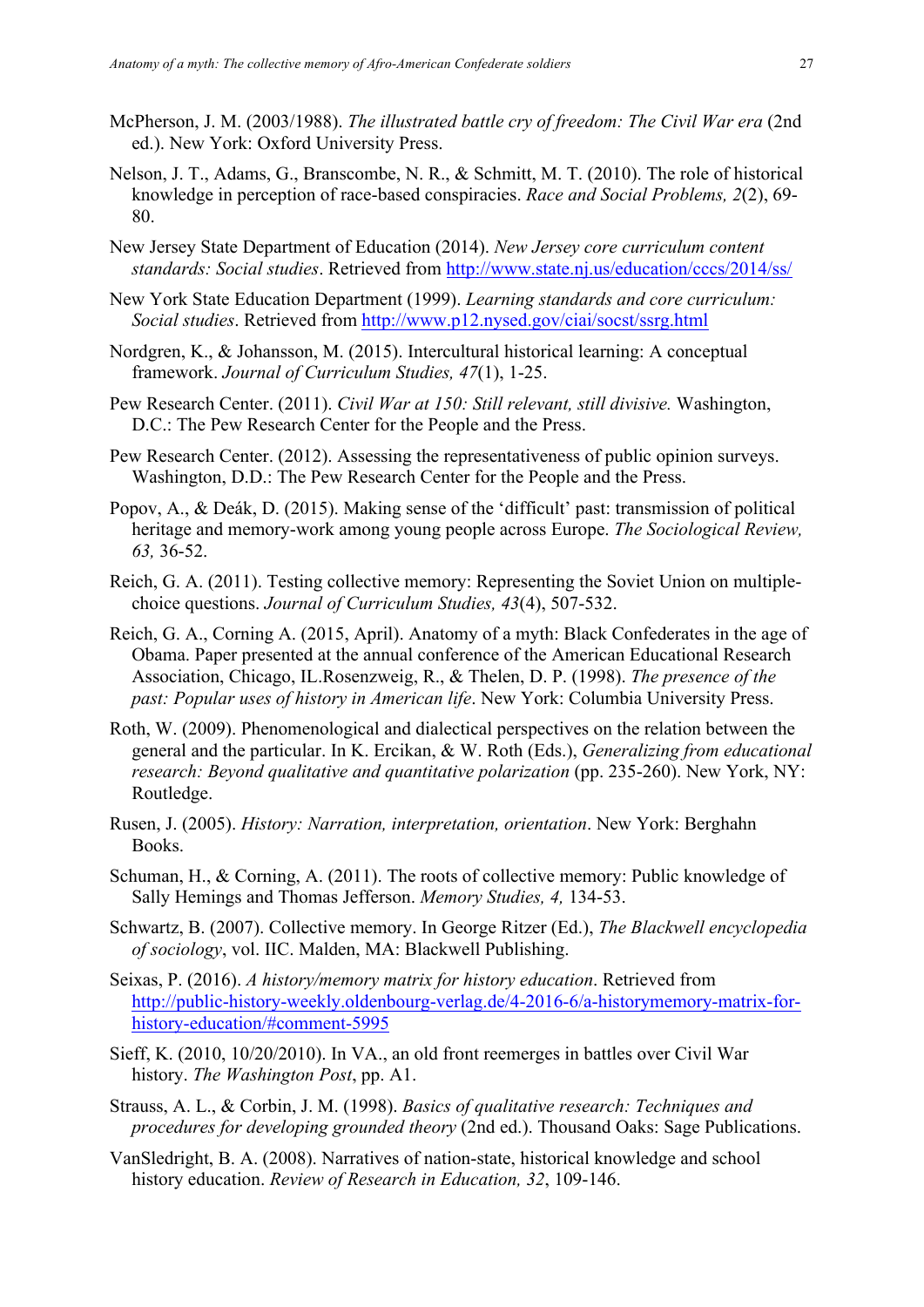- Virginia Department of Education. (2008a). *United States history to 1865: Curriculum framework 2008*. Richmond, VA: Virginia Department of Education.
- Virginia Department of Education. (2008b). *Virginia studies: Curriculum framework 2008.* Richmond, VA: Virginia Department of Education.
- Welzer, H. (2008). Collateral damage of history education: National Socialism and the Holocaust in German family memory. *Social Research: An International Quarterly, 75,* 287-314.
- Wertsch, J. V. (1998). *Mind as action*. New York: Oxford University.
- Wertsch, J. V. (2002). *Voices of collective remembering*. New York: Cambridge University Press.
- Wertsch, J. V., & O'Connor, K. (1994). Multivoicedness in historical representation: American college students' accounts of the origins of the United States. *Journal of Narrative and Life History, 4*(4), 295-309.
- Wineburg, S. S. (2001). *Historical thinking and other unnatural acts*. Philadelphia: Temple University Press.
- Wineburg, S., & Monte-Sano, C. (2008). "Famous Americans": The changing pantheon of American heroes. *The Journal of American History, 94*(4), 1186-1202.
- Wineburg, S., Mosborg, S., Porat, D., & Duncan, A. (2007). Common belief and the cultural curriculum: An intergenerational study of historical consciousness. *American Educational Research Journal, 44*(1), 40-76.
- Zanazanian, P. (2012). Historical consciousness and the structuring of group boundaries: A look at two Francophone school history teachers regarding Quebec's Anglophone minority. *Curriculum Inquiry, 42*(2), 215-239.

#### **Endnotes**

<sup>1</sup> We searched the LexisNexis database for the years 1980-2013 to identify articles that included "Black Confederates" or related terms (e.g., "African American Confederates," "Confederate Slaves"), and found a total of 61 articles that included such references (often only a passing mention). Our starting point was 1980 because that is the first year articles from both the *New York Times* and the *Washington Post* are available. Only articles from 1991 on are available for the *Atlanta Journal-Constitution*, and from 1995 on for the *Richmond Times Dispatch*.

<sup>2</sup> Response rates are calculated according to AAPOR RR3. Survey respondents were offered the opportunity to participate in a lottery to win one of several incentives.

<sup>3</sup> Our larger study was designed in part to examine the effect of visual images on characterizations of African American participation in the war, with respondents randomly assigned to each of three conditions: no image, an image of Lincoln with a freed slave, and an image of an African American Union soldier. Only samples from the first two conditions are used here. In the fall 2012 survey, respondents viewed no image, and in spring 2013, a split ballot was used to randomly assign respondents to either the Lincoln image or the soldier image condition. In terms of the distribution of beliefs about whether and on which side African Americans fought, there was no significant difference between seeing no image and seeing the Lincoln image. However, the image of the African American Union soldier had a small but significant effect on response distributions, so we exclude the sample assigned to that condition from our analyses here. Including a control for Lincoln image exposure in all regression models did not affect any of the results we report here, so it is omitted from the models in Table 2.

 $4$ Our dependent variable counts only unqualified responses as "1," but including qualified mentions, or restricting to those who said that Blacks fought for *both* sides, does not affect conclusions.

 $<sup>5</sup>$  A significant interaction indicated that the effect of race differed depending on region. Blacks who had attended high school</sup> outside the South were much *more* likely to mention Black Confederates, while Blacks who attended school in the South